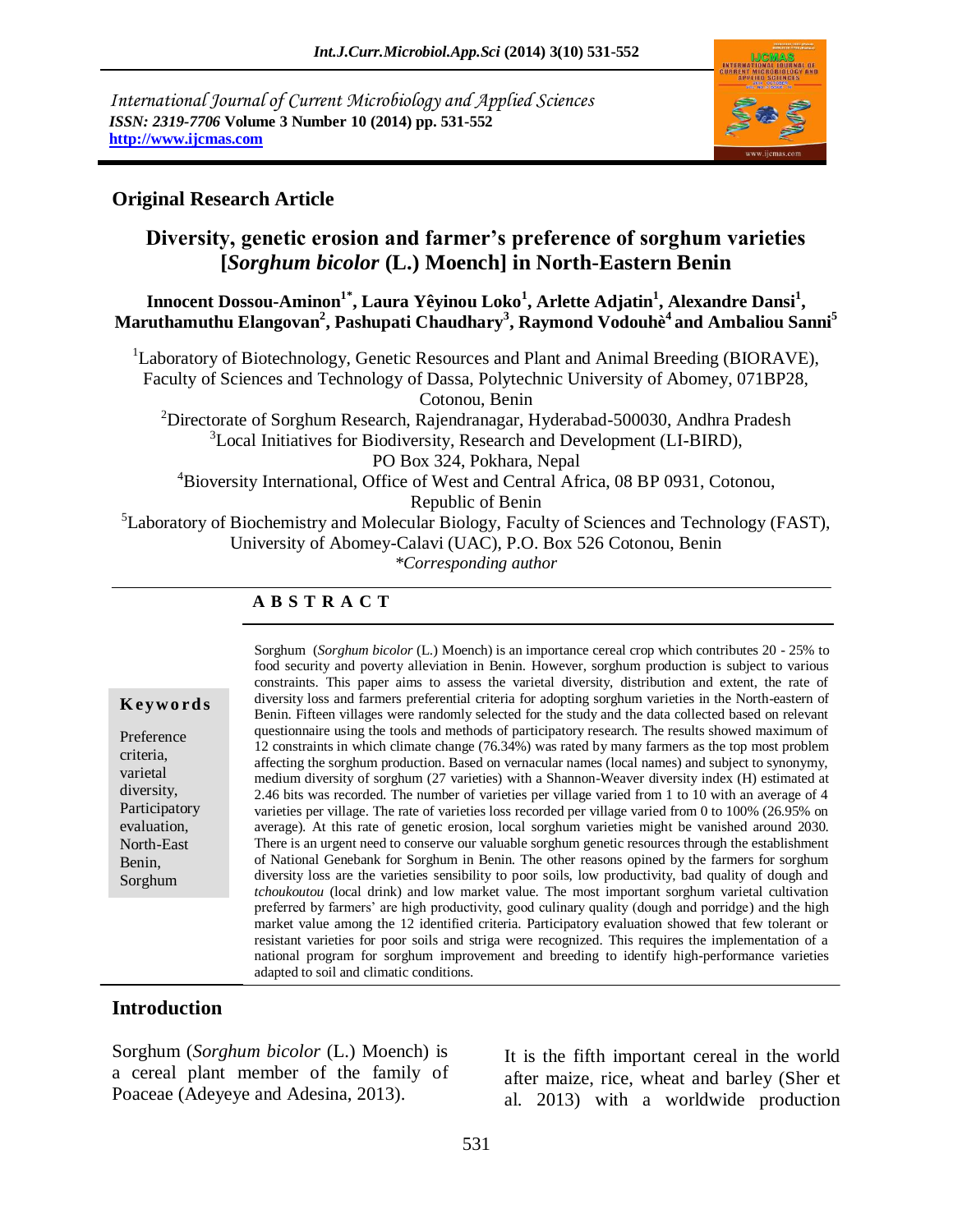estimated to 60 million tons per year on cultivated area of 46 million hectares (FAO, 2011). Sorghum is the main source of energy for millions of people (Adeyeye and Adesina, 2013; Sher et al. 2013) who grow it in arid and semi-arid environments where rainfall does not encourage economic production of maize or other crops that require almost twice as much water (Trouche et al. 2008). This cereal represents approximately 21% of cereal production in Benin after maize (FAO, 2011) and is principally grown in Northern Benin (Missihoun et al. 2012; Dossou-Aminon et al. 2014). In this region and in 2001, the ministry of Agriculture reported (MAEP, 2011) an annual production of 60,691 tons, 27,698 tons and 20,517 tons for the departments of Alibori, Atakora and Borgou. In the above mentioned areas, sorghum is one of the most important cereals that provide a variety of food and income to households (Trouche et al. 2008; Desobgo et al. 2013). It is used in the preparation of the dough and porridge (Kayodé et al. 2011), manufacture of infant flour (Sanoussi et al. 2013), production of traditional opaque beer (Kayodé et al. 2011) and soft drinks (Kayodé et al. 2011). Sorghum is also used for industrial malting and brewing purposes, feed manufacture and ethanol distillation (Kayodé et al. 2011; Desobgo et al. 2013; Kimani et al. 2014).

In spite of its food, economic and industrial importance, sorghum production in Benin is constrained by several, poorly documented, biotic and abiotic factors that are threatening its diversity and production (Dossou-Aminon et al. 2014). Notwithstanding sorghum constraints, very little studies had been conducted in Benin on the factors that influence sorghum production, the status of varietal diversity, the distribution and extent of the varieties and the rate of diversity loss. Recent studies revealed the existence of a certain number of sorghum varieties in the

departments of Donga (fourth production zone) (Missihoun et al. 2012) and Atakora (Dossou-Aminon et al. 2014). While knowledge of sorghum diversity remains a prerequisite for effective implementation of on-farm conservation strategies and for development of new varieties no data is available on sorghum diversity and production constraints in the other departments of northern Benin (Dansi et al. 2013a; Loko et al. 2013a). Each variety of sorghum has its unique agronomic, culinary and technological traits that are intrinsic to it. Documentation and identification of highperformance varieties based on farmer's varietal preference criteria in this present study will provide strategies to overcome constraints affecting sorghum production and productivity.

The objectives of this study were fourfold:

- 1) Prioritize constraints associated with sorghum production in the north east of Benin;
- 2) Assess the diversity, distribution and extent of cultivated varieties;
- 3) Document farmers' varieties preference criteria for use in breeding and extension programs;
- 4) Evaluate, in participatory way, existing varieties for their agronomic, culinary and technological characteristics

#### **Material and methods**

#### **Presentation of the study area**

The study was conducted in the Departments of Borgou and Alibori located in the Northeast of Benin. The area is bounded at the North by the Republic of Niger, in the South by the Department of Collines, in the North-west by Burkina Faso and the Departments of Atakora and Donga and in the East by the Federal Republic of Nigeria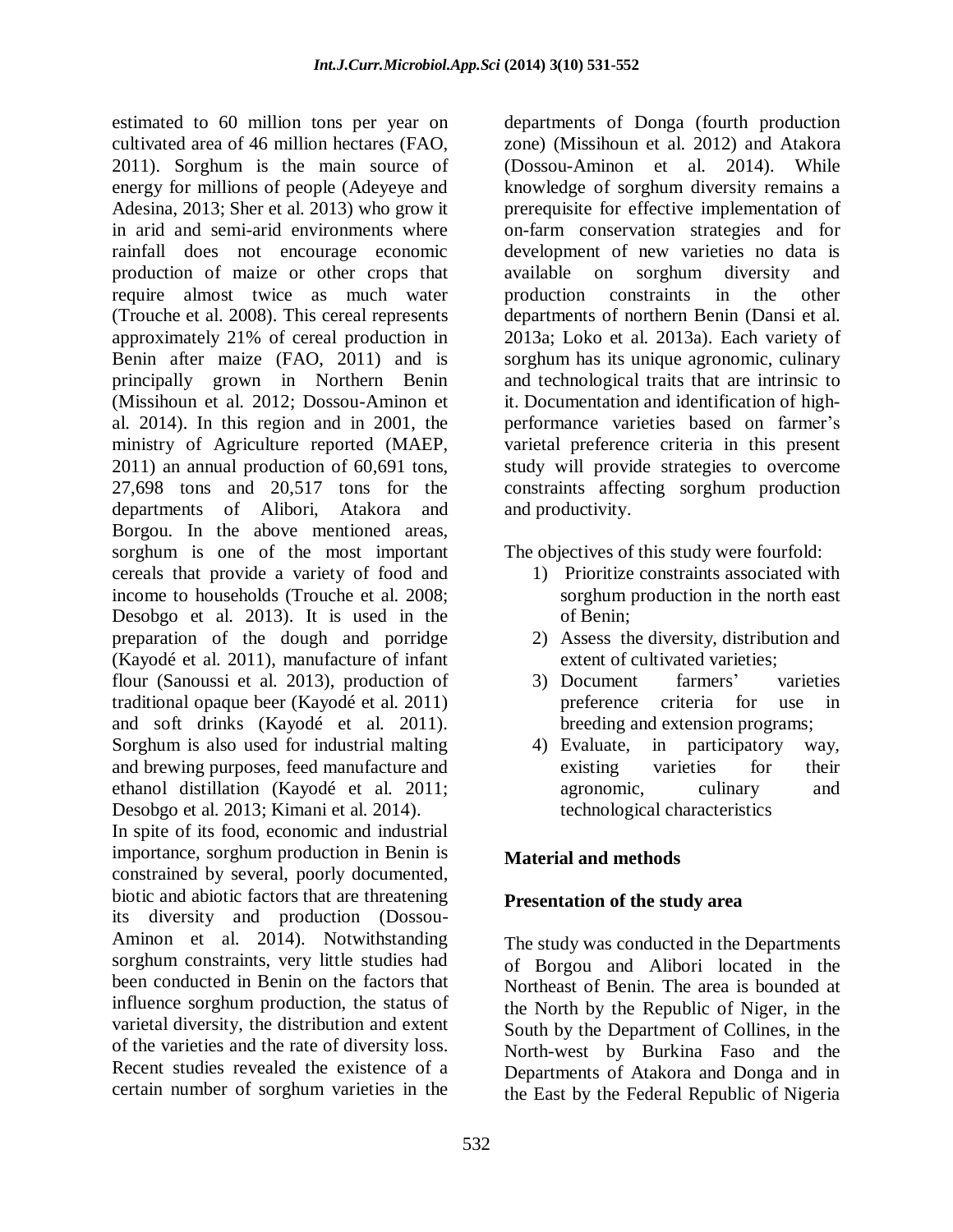(Figure 1). Seven ethnic groups (*Bariba, Boo, Gando, Mokolés, Nago, Peulh* and *Dendi* ) dominantly occupy this study area. The climate is tropical, characterized by a dry season and a rainy season with an annual rainfall varying from 805 to 1200 mm (Adomou, 2005; Vissin, 2007).

#### **Site selection and data collection**

Fifteen villages were randomly selected from different ethnic areas within the districts (Loko et al. 2013a). Data were collected using tools (questionnaires) and methods (group discussions, individual interviews and field visits) of participatory research appraisal following Dansi et al. (2013a). For the group discussions, 20 to 40 sorghum producers of both sexes (male and female) and different ages were identified and assembled per village, as described by Kombo et al. (2012). In each village, a local translator was selected to help and facilitate in data collection, interview and exchanges with producers according to Loko et al. (2013a). In group and after an exhaustive presentation of the research objectives to the farmers, information relative to the geographical situation (district, village and ethnic group) were first collected.

During the survey, farmers were asked to list, in local language, the major constraints that affect sorghum production in their village or locality. Reported constraints were prioritized in groups by identification and gradually elimination of the most severe one following Dansi et al. (2013b). Farmers were also asked to list (vernacular names) and display (panicles and/or seeds samples) the sorghum varieties they produce. Passport data as well as the meaning of the vernacular names, the origin and maturity cycle were collected on each variety following Sorghum descriptors (IBPGR/ICRISAT, 1993).

The distribution and extent of sorghum cultivar were evaluated using Four cell Analysis method (Kombo et al. 2012; Loko et al. 2013a). This technique helps to classify on participatory way and at the community level, existing varieties into four groups (varieties cultivated by many households on large areas; varieties cultivated by many households on small areas; varieties cultivated by few households on large areas and varieties cultivated by few households and small areas) and to document the reasons that justified the production of each variety by many or few households in one hand and on large or small areas in the other (Dansi et al. 2010; Loko et al. 2013a). The surveys provided names of varieties that have completely disappeared and reasons justifying their abandonment.

The agronomic, technological and culinary performance of the recorded varieties was carried out using participatory research appraisal described by Dansi et al. (2013a). On group basis, 9 agronomic (productivity, tolerance to striga, drought tolerance, adaptability to all types of soil, tolerance to poor soil, resistance to bird, tolerance to storage insect pests, tolerance to high soil moisture, earliness), 2 technological (threshability, suitability for beverages) and 3 culinary (porridge, dough quality and storability) characteristics were recorded using the two levels (0 and 1) scoring scale described by Gbaguidi et al. (2013). In this approach, varieties were given a score of 1 when it is unanimously recognized as highperformance (very good / resistant / tolerant) and 0 when not (Table 1).

In each surveyed village, 20 producers of sorghum (male and female) were randomly selected after group discussions for individual interviews. Pairwise comparison or Matrix scoring technique) were used, at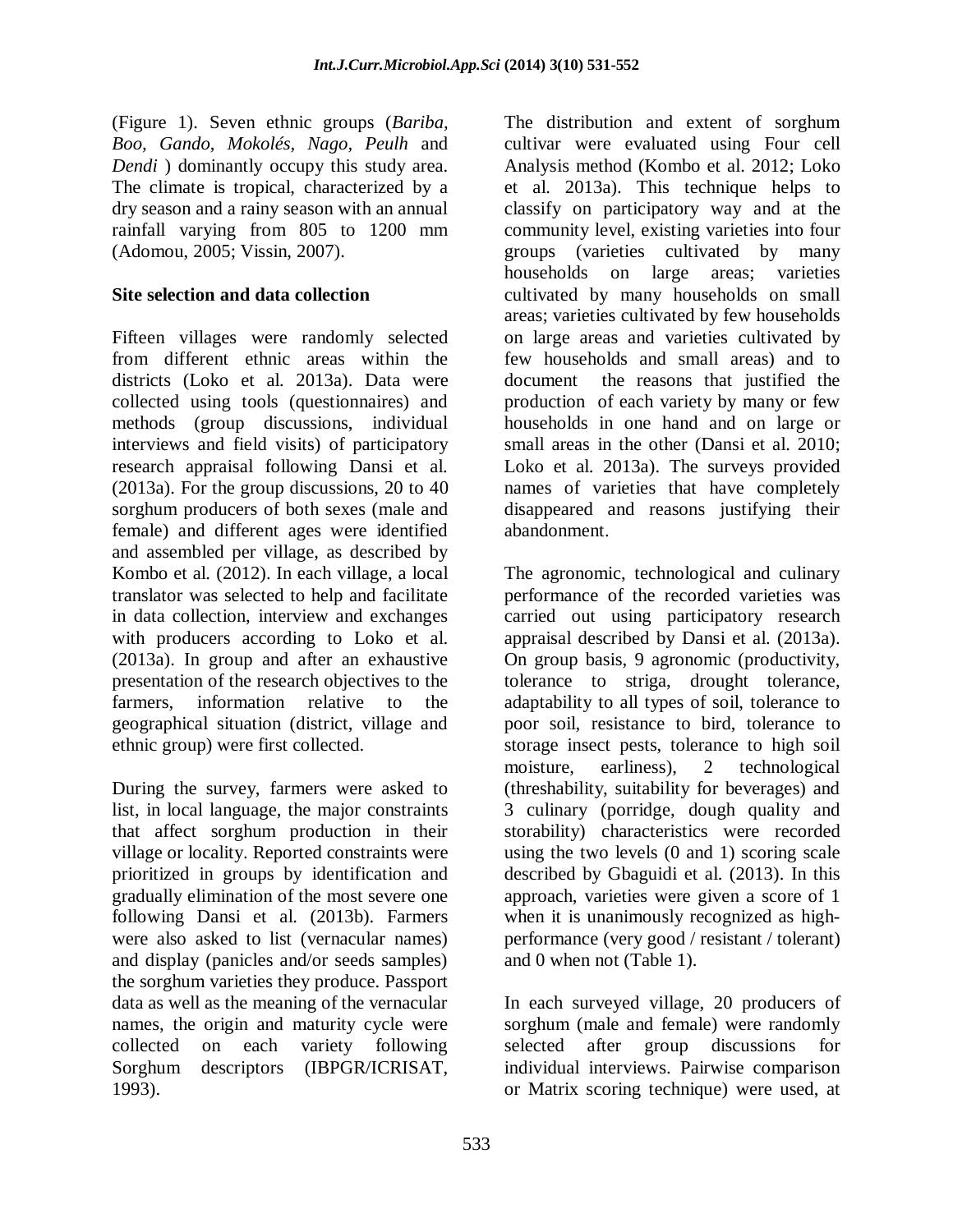individual basis, to identify and prioritize farmers' preference criteria following (Teshome et al. 2007; Dansi et al. 2010; Kombo et al. 2012). To assess the morphological diversity among sorghum varieties base on panicles and seeds, panicles collected from farmers' granaries or fields according to Moss and Guarino (1995) were described with farmers before packaging. In this exercise, 8 key qualitative traits of panicle an grains (panicle density at maturity, glume colour, glume hairiness, threshability, glume length, grain shape, number of grains per glume, grain colour) commonly used by farmers to describe and classify their sorghum varieties were considered. Also, six quantitative traits (panicle length, length of principal raceme internodes, grain size, panicle width, panicle weight, and 100 seed weight were measured to search for significant correlations useful for breeding programs.

#### **Statistical Analyses**

Collected data were analyzed by descriptive statistics (frequencies, percentages, means, etc.) to generate tables and figures using SAS software (SAS Institute 2008 version 9.2). The rate of varietal loss (RVL) at village level was calculated using the formula described by Kombo et al. (2012) and Loko et al. (2013a).  $RVL = (n-k)/N \times N$ 100 where n is the number of varieties cultivated by few households on small areas; k is the number of newly introduced varieties among those cultivated by few households on small areas and N is the total number of varieties recorded in the village.

Shannon-Weaver diversity index (H) was calculated following Shannon and Weaver (1948). The level of sorghum diversity in the study area was assessed with the scale ( $0.5 \le$  $H \le 4.5$ ) used by Fanget et al. (2012).

To analyse the relationship between the

identified varieties in terms of agronomic, culinary and technological performances, these were taken as individuals and the evaluation parameters used as variables and scored 1 where applicable and 0 if not. The binary matrix compiled was used to design through NTSYS-pc 2.2 (Rohlf, 2000) a dendrogram with UPGMA (Unweighted Pair-Group Method with Arithmetic Average) cluster analysis (Sokal and Sneath 1973; Swofford and Olsen 1990). The same statistical analysis approach (dendrogram) was used to classify varieties based on the morphological attributes of their panicles. Simple Pearson coefficients of correlation were computed between pairs of quantitative morphological variables using STATISTICA software, version 6.0 (Statsoft Inc., 2001).

### **Result and Discussion**

#### **Constraints related to sorghum production in Northeastern Benin**

Twelve constraints were identified as affecting sorghum production in Northeastern Benin (Table 2). They were in majority (76.34%) directly or indirectly related to the effects of climate variability. Among these, the fluctuation of the rainy seasons (20.33% of responses) was the most important followed by drought (17.33% of responses), poor soils (16% of responses), proliferation of weeds (9.35% of responses) and low productivity (9.33% of responses). Low market value appeared as the less important constraint (0.98% of responses) in the study area (Table 2).

#### **Diversity of sorghum varieties in Northeastern Benin**

Throughout the 15 villages surveyed and subject to synonymy, a medium sorghum diversity was found (total of 27 varieties)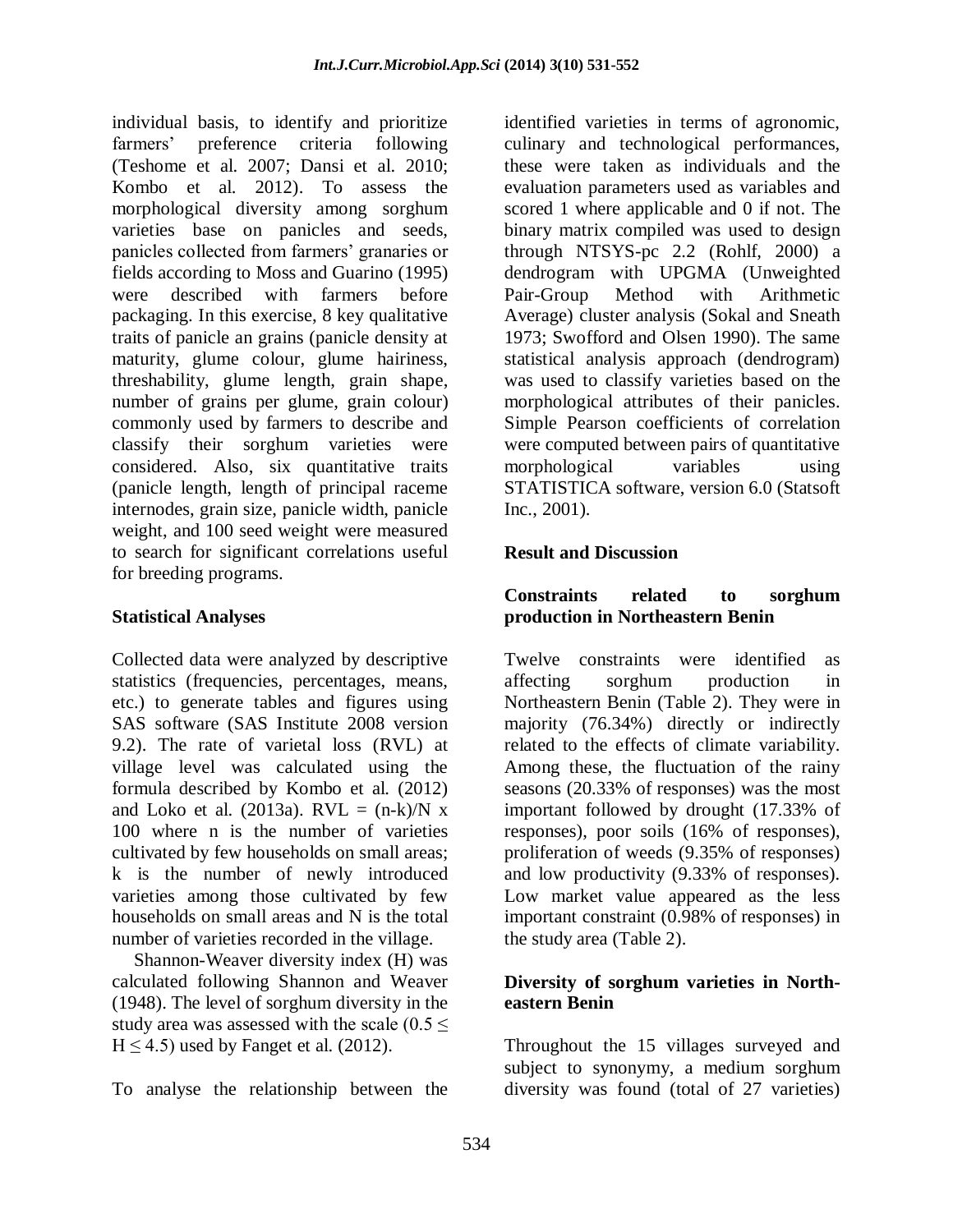with a Shannon-Weaver diversity index (H) estimated at 2.46 bits. The number of varieties varied from 1 to 10 with an average of 4 per village. The number of early maturing varieties varied from 0 to 6 and the number of late maturing varieties varied from 0 to 5 with respectively 1 and 2 varieties on average (Table 3). The lowest diversity (1 variety) was observed at Agramarou, Djéga and Sékalé and the highest diversity of 10 and 9 varieties are observed in Binassi and Sompérékou respectively (Table 3).

In North-eastern Benin, an average of one variety is cultivated by many households on large areas (Table 3). According to the farmers, these varieties are characterized by high productivity, earliness, drought tolerance, poor soils tolerance, resistance to striga, good culinary quality and high market value. Varieties Dobi sinsou, Faribohounbo, Maliri, Sowoundobi and Tôkôgbéssénou are mainly cultivated to meet the market demand (Table 4). Very few varieties (average 2 varieties per village) are cultivated by few households on large areas. Their seeds are uncommon or newly introduced but with high productivity, good culinary quality, early maturing, resistant to stress and high market value. The example of Daniri gouda, Dinari, Essé wa téan, kantohounti and tanhounpouaga is given in Table 4. Finally only one variety on average is cultivated per village by few households on small areas (Table 3). These varieties showed low productivity, sensitive to drought, striga and poor soil, bad culinary and beverages quality, very little demand on the market, but cultivated for feed, fodder, medicinal use or are newly introduced (Table 4). Except those that are newly introduced, these varieties are threatened or being disappeared. Example of the variety Kloklorou binyirou "means two grains in a glume" also called "twin *sorghum"*

cultivated for traditional ceremonies of twins' naming ceremony.

The generic name of sorghum varies according to the ethnic groups. Sorghum is called *Dobi* in Bariba, *Essé* in Boo, *Iya* in Mokole, *Ibaba* in Nago, *Gaouri* in Gando and Peulh. Each community used series of vernacular names to identify different varieties of sorghum. . Through the villages and subject to synonymy, 27 landraces varieties of sorghum have been recorded. The distribution and extent of these local varieties varies through villages. For example, the variety Dobi kpika that is cultivated by few households and on large areas in the village Guinagourou was found with few households and on small areas in the village Gokana. Maliri is cultivated by many households and on large areas at Sompérékou, but by few households and on small areas in the village Sékalé (Table 5).

In the 15 villages surveyed throughout the study area, the rate of the threatened varieties (genetic erosion) varied from 0% in the villages of Agramarou, Badou, Djéga, Guinangourou, Kokabo and Ouari to 100% in Sékalé with an average of 26.95% (Table 3). The number of completely abandoned varieties varied from 2 to 5 per village with, subject of synonymy, a total of 26 for the study area (Table 6). Varieties Dobi tobe, Bipimounou, Gbango, Kounouyirou and Kaanma were reported as completely disappeared in the villages Binassi, Sompérékou and Ouari (Table 6). The reasons listed by farmers as underlying the loss of sorghum varieties across villages were mainly agronomic (60.76% of responses), culinary (31.36% of responses) and economic (7.88% of responses). Susceptibility of varieties to poor soils (Kaanma), lower productivity (Dobi tobé), poor quality of the dough (Kounouyirou) and *tchoukoutou* (Bipimounou) and low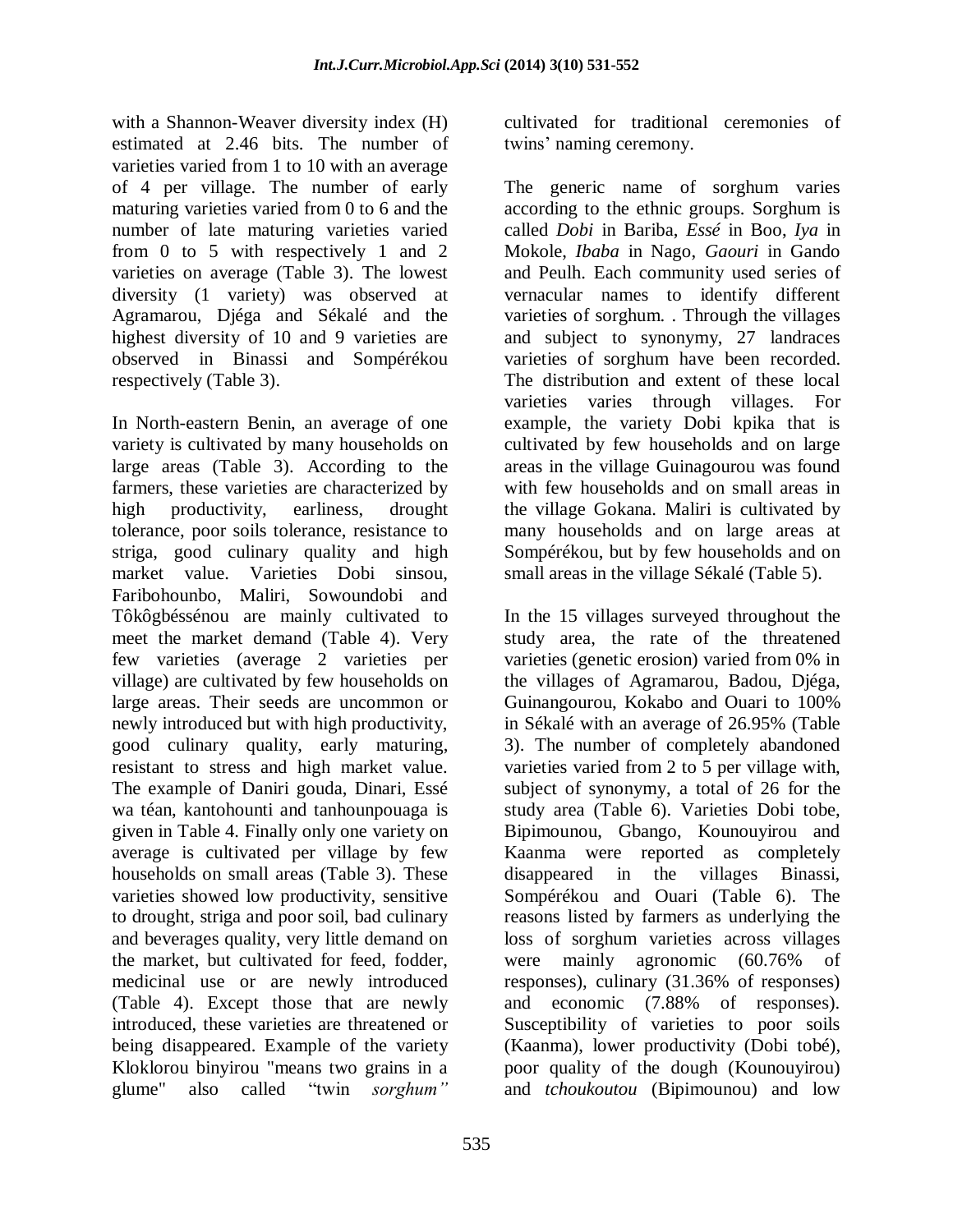market value (Gnérégou) were the farmers reported main reasons of sorghum genetic erosion in the study area study (Table 7).

#### **Morphological variability of accessions**

Farmers use a set of key morphological traits (panicles shape, glume colour, hairiness and length, threshability, grain shape, colour, and number per glume, to identify the varieties. The dendrogram constructed with UPGMA method using the key morphological parameters of the panicles of 28 sorghum accessions collected from farmers revealed 24 morphological types (Figure 2) with some identities. Hence, accessions Dinari A and Dinari B in one hand Koussoubôkou and Daniritata in the other hand are for example identical (Figure 2) while the twin seeded variety Kloklorou binyirou was completely detached from all the other accessions due to the presence of two grains in its glume.

The correlation coefficients of the six quantitative traits of accessions showed significant positive correlations at  $p < 0.05$ between the ear head width and panicle weight and the weight of 100 seed (Table 8).

#### **Farmers' preference criteria of sorghum varieties**

A total of twelve preference criteria were identified throughout the fifteen surveyed villages. The most important were high productivity (32.35% of responses), good quality of dough and porridge (29.11% of responses), high market value (12.67% of responses), resistance to storage insects (5.93% of responses) and resistance to drought (5.93% of responses). Precocity appears as the preference criterion of less importance in the study area (Table 9). The type and importance of varieties preference criteria varied among ethnic groups. In Bariba, Gando and Mokole ethnic area, the

main criteria for varietal selection were high productivity and good quality of dough and porridge while with the Nago and Peulh, the high market value of varieties is their main preference criterion (Table 9). Whereas all the twelve criteria were listed in the Bariba ethnic area, only six were recorded with Mokole, five with Nago, four with Boo and Gando and two have with the Peulh ethnic group.

#### **Farmers' participatory evaluation of sorghum varieties**

Twenty-seven sorghum varieties (Subject to synonymy), were identified throughout the villages surveyed (table 5) and evaluated for fourteen agronomic, technological and culinary parameters. among them, 25, 24 and 23 varieties were found easy to thresh, 25,gives a good quality of tchoukoutou (local sorghum beer), 24 were highly productive and 23 were of good culinary qualities (Figure 4). Only few varieties were resistant to birds (3 varieties), tolerant to poor soils (5 varieties) and to striga (5 varieties).

At 68% of similarity, the different sorghum varieties appeared organized into four clusters C1, C2, C3 and C4 (Figure 5). Cluster C1 groups varieties that are highly productive, tolerant to all types of soil (gritter, clayey and grit spreader) but susceptible to poor soils and birds damage. Cluster C2, assembles varieties that are tolerant to high soil moisture and have good culinary and beverage qualities; its dough does not liquefy quickly and it is easily to thresh but very susceptible to striga and poor soils. C3 clusters together the early maturing varieties with good culinary and beverage qualities and easy to thresh but susceptible to striga, drought, high soil moisture and birds and cultivated on a specific soil. Cluster C4 contains the early maturing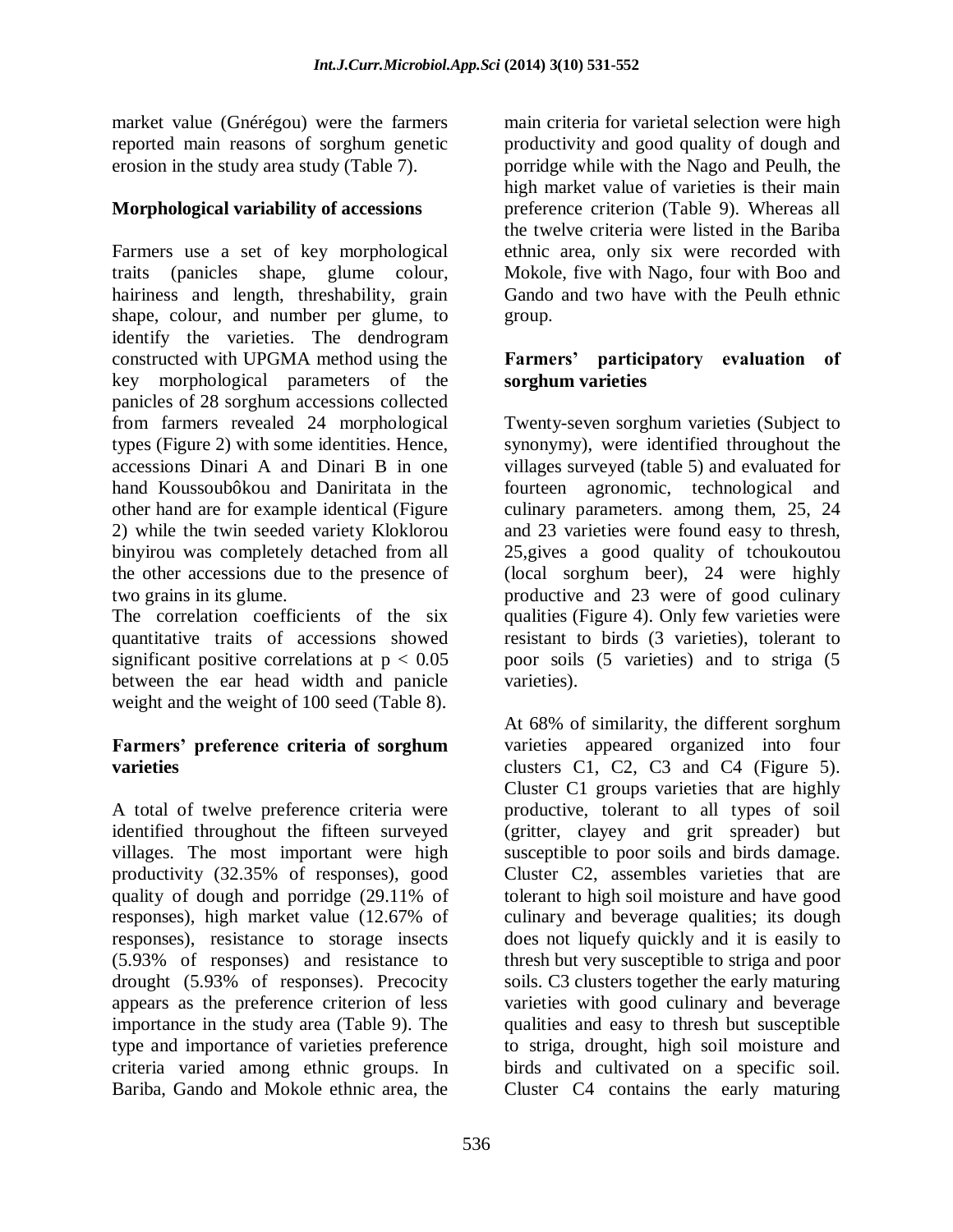varieties with a high productivity, resistant to striga and storage insects, good culinary qualities. However, they are sensitive to the high soil moisture and birds' damage and their dough get quickly liquefied (poor storability).

#### **Gender role in sorghum production**

In the Departments of Borgou and Alibori, the activities related to the production of sorghum are distributed by sex (Figure 3). Seed selecting is an exclusively male activity (100% of responses). Activities such as plowing and stem cutting that require a lot of energy are also of more men prerogative (88.24% of responses). On the other hand, activities such as sorting and processing are more women work (Figure 3).

In the north east of Benin, sorghum ensures food security and constitutes an important source of income for rural populations. Unfortunately, many factors negatively affect its production. The main constraints affecting sorghum productions in the study area were related to climatic, as was the case in the Department of Atacora (Dossou-Aminon et al. 2014). The variation of rainfall, drought, poor soil and unexpected rain excess reported by producers indicates a strong impact of climate change on sorghum production. Similar observations were made on corn (Tidjani and Akponikpe, 2012), yam (Loko et al. 2013b) and sorghum (Dossou-Aminon et al. 2014) in Benin. Soil impoverishment may be associated with the sole crop practice on the same soil for many years. In addition, abusive use of fertilizer to improve soil yield decrease considerably the performance of the land when the fertilizer was not used the next crop year for the same land. Proliferation of weeds such as striga is also a major constraint. The unpredictability of rainy season completely disturbs mass

production of sorghum and contributes to the abandonment of the crop in favor of other more suited to rain disturbance (Bertrand et al. 2011). The poor post-harvest storability of the grains is closely related to the lack of effective conservation systems against storage insects. To face agronomic, biotic and environmental constraints, research for development must investigate the improvement of farming practices and promote the use of adapted varieties (Dansi et al. 2013b).

The diversity study revealed (subject of synonymy) 27 sorghum varieties throughout the fifteen surveyed villages. This showed that the area has a medium diversity of sorghum by reference to the value of the diversity index of Shannon-Weaver observed. However, this diversity is very low compared to that observed in the Department of Atakora (second production zone) by Dossou-Aminon et al. (2014). In Agramarou, Djéga and Sékalé villages only one variety of sorghum was under cultivation. According to the producers of Sékalé, sorghum varieties were late maturing than maize and cotton and thus economically less profitable for farmers. Therefore it is very urgent to strengthen sorghum diversity in these regions through the introduction of very early maturing and high yield varieties. On the other hand, for the producers of Agramarou and Djéga, the only one variety under cropping is that has the best market value and are very expensive and not expected in market. According to the farmers, red grains sorghum is more demanded in the market than white grains. So the production in this study area is oriented to the external request (red grain) and this could explain the state of cultivated diversity which tends to standardize or to reduce (Barnaud et al. 2007). The high varietal diversity of sorghum observed at Binassi and Sompérékou is not surprising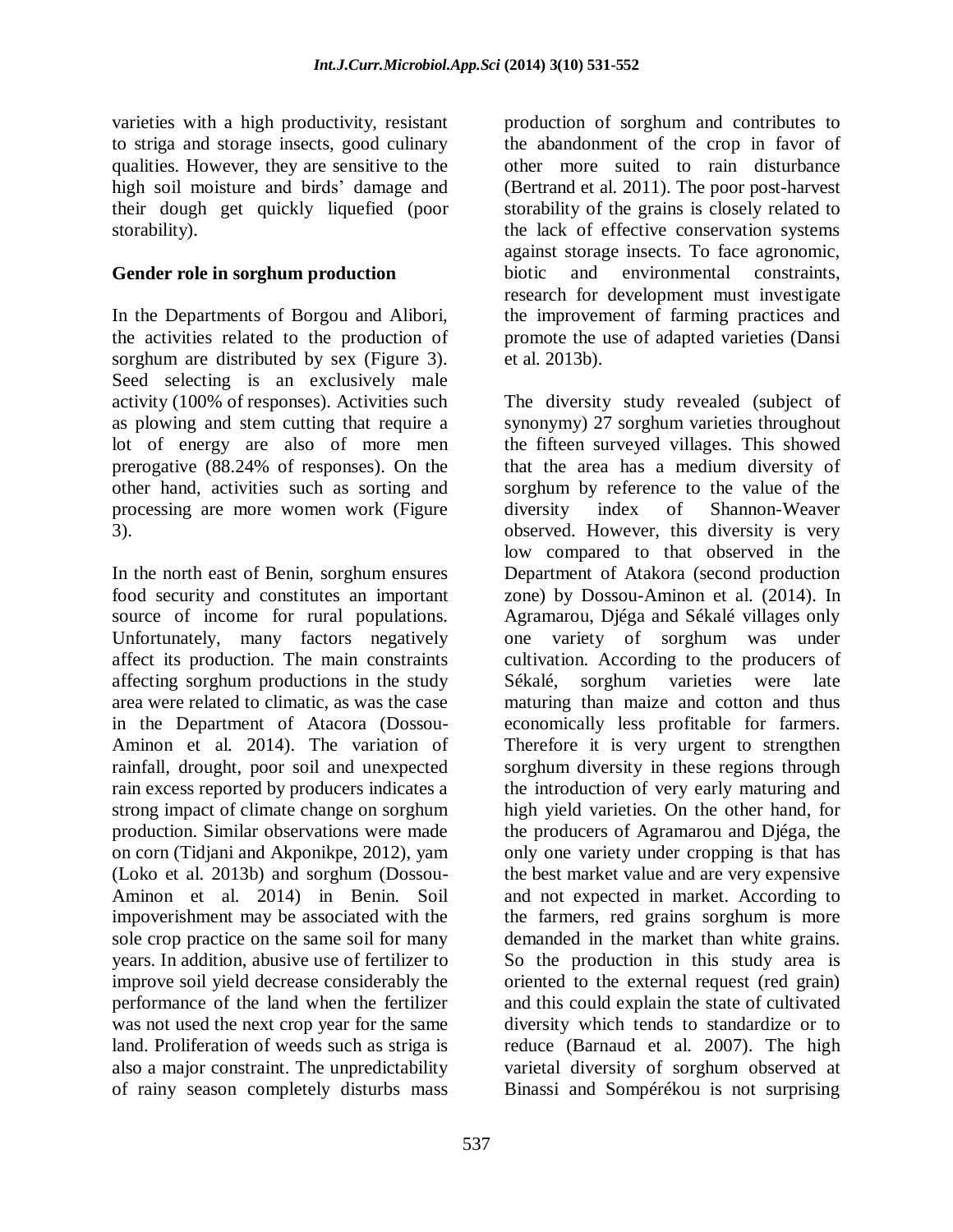given their localization in relation to both the Federal Republic of Nigeria and the Department of Atakora which has large potential in terms of sorghum diversity (Dossou-Aminon et al. 2014, Vange et al. 2014). This proximity favors the introduction of new varieties or facilitates varietal exchanges. According to Baco et al. (2004), the production of varieties with different maturity cycles (early to late maturing) allows farmers to space the harvest in the time and thus have food available until the new harvest.

Generally in North easte of Benin, varieties cultivated by many households and on large areas are those having high market value, high productivity and good culinary and beverage qualities. In agreement with Mbabwine et al. (2008), the race for high yields using varieties with good agronomic performances leads to the abandonment and extinction of varieties with low agronomic performance. This has been proven by several studies on the diversity of yam in Benin showing that a small number of varieties occupy most of the cultivated area (Vernier and Dansi, 2006; Loko et al. 2013a). Most farmers prefer and favor varieties with high productivity and adapted to the food processing and eating habits as well as current soil and climatic conditions of their areas. In some villages, many varieties of sorghum are cultivated by few households because they are inefficient. The rate of varietal diversity loss recorded showed that many varieties are disappearing in the study area hence indicating a need to establish *in situ* and *ex situ* conservation program for both present and future generations. The rate of 100% diversity loss observed in the village of Sékalé doesn't means that no variety exist but indicates that that are all being disappeared and this could also be the reason of the advancement of the desert from Republic of Niger to Northern of Benin. The rate of diversity loss zero per cent recorded in some villages doesn't also mean better diversity conservation. According to the farmers, this represents the final result of selection of the few varieties that are really suitable or adapted to their actual agroecological conditions. Similar results were obtained on yam (Dansi et al. 2013, Loko et al. 2013), cowpea (Gbaguidi et al. 2013), cassava (Kombo et al. 2012), and chili (Orobiyi et al. 2013). The preliminary morphologically characterization of panicles yielded 24 different types of sorghum varieties with some identities. This indicates as expected, that some duplicates do exist in the diversity recorded based on local names and therefore sound morphological and molecular characterizations are required for clarification. Knowledge of the correlations between traits is important in breeding programs. However, the results here obtained should be considered as preliminary as they need to be confirmed by more complete agro-morphological characterization through the use of recommended qualitative and quantitative descriptors of sorghum as reported by many authors (Djè et al. 2007; Mujaju and Chakauya, 2008; Chantereau et al. 2010; Ali et al. 2011; Rakshit et al. 2012; Elangovan et al. 2013).

High productivity as the main criterion of sorghum varieties preference is not surprising as it is for all farmers the first key criterion sought-after. In the specific context and according to the explanations of producers, the market demand for food consumption stands first followed by good culinary quality as second criterion. This clearly explained the fact that sorghum is primarily grown for food and the adoption of a new variety will depend mainly on it culinary quality, which was appraised by the dough and beverage quality.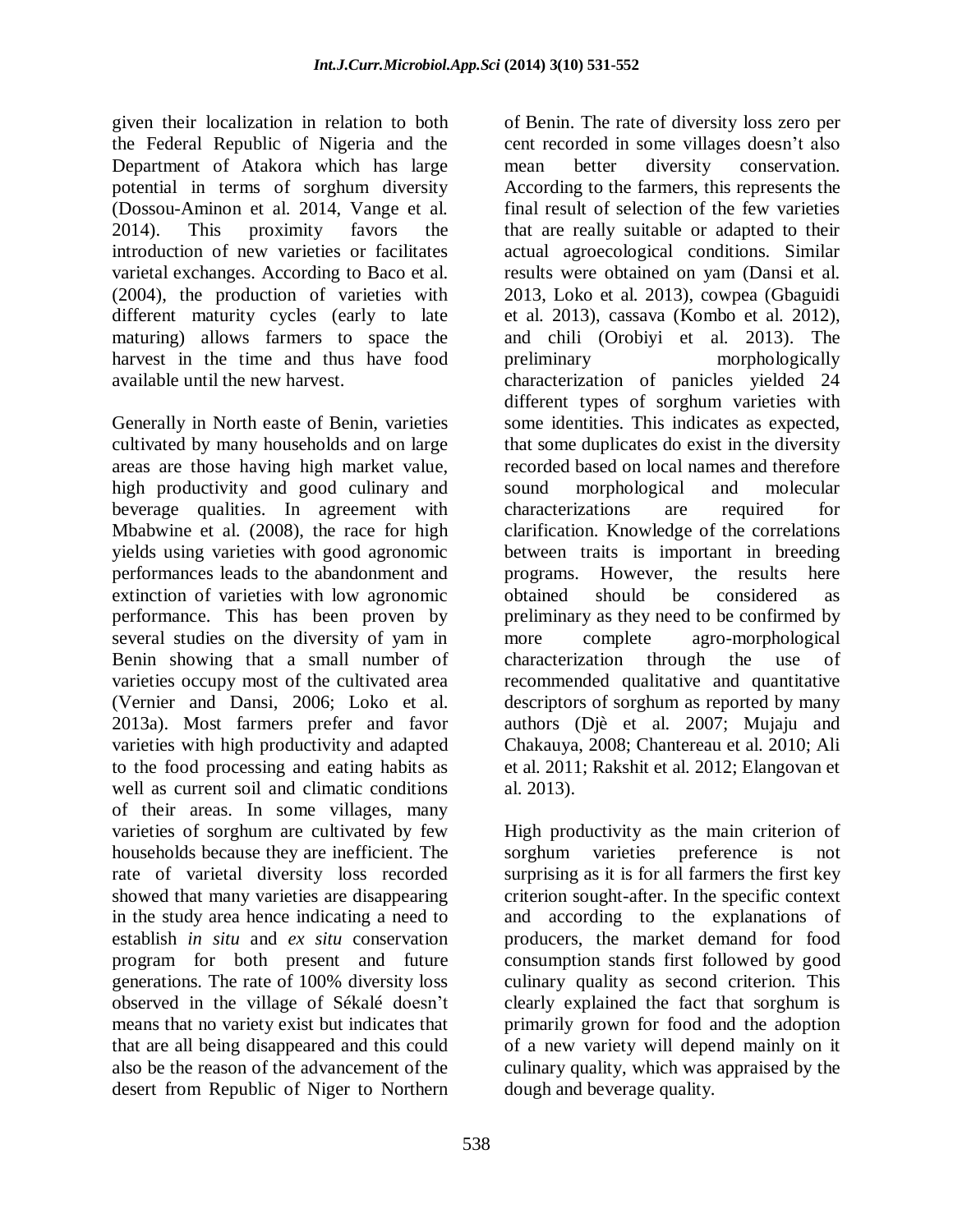

**Figure.1** Map of Departments of Borgou and Alibori showing the villages surveyed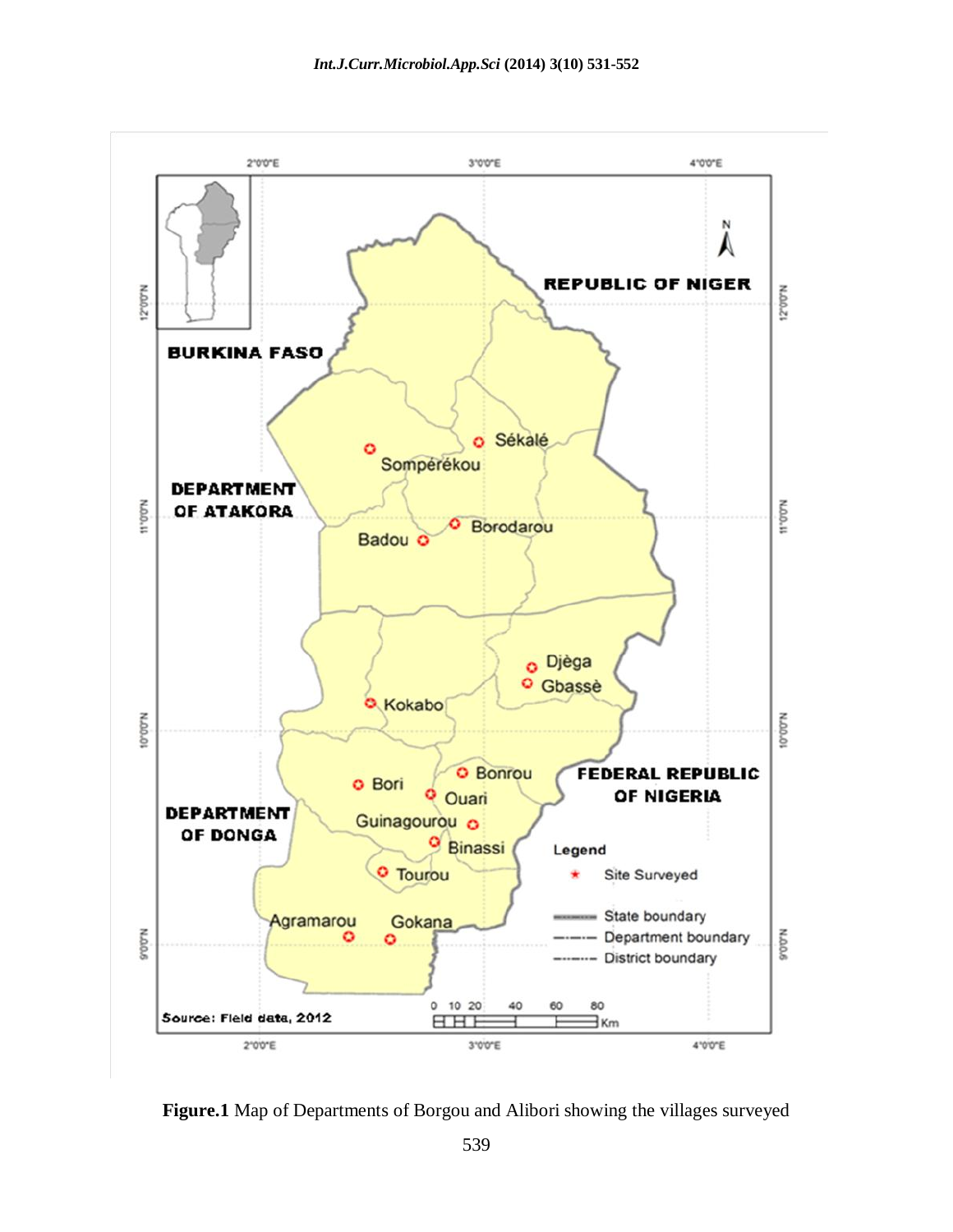| <b>Categories of variable</b> | <b>Evaluation parameters</b>                 | <b>Scoring level</b>                 |  |  |  |
|-------------------------------|----------------------------------------------|--------------------------------------|--|--|--|
| <b>Agronomic</b>              | Productivity                                 | High $(1) - Low(0)$                  |  |  |  |
|                               | Resistance to striga                         | Resistant $(1)$ – Susceptible $(0)$  |  |  |  |
|                               | Drought resistance                           | Tolerant $(1)$ – Susceptible $(0)$   |  |  |  |
|                               | Tolerance to all type of soil                | No selective $(1)$ – Selective $(0)$ |  |  |  |
|                               | Tolerance to poor soils                      | Tolerant $(1)$ – Susceptible $(0)$   |  |  |  |
|                               | <b>Resistance to Bird</b>                    | Resistant $(1)$ – Susceptible $(0)$  |  |  |  |
|                               | Resistance to storage insect pests           | Resistant $(1)$ – Susceptible $(0)$  |  |  |  |
|                               | <b>Earliness</b>                             | Early $(1)$ – Late $(0)$             |  |  |  |
|                               | Tolerance to high soil moisture              | Tolerant $(1)$ – Susceptible $(0)$   |  |  |  |
|                               |                                              |                                      |  |  |  |
| <b>Technological and</b>      | Threshability                                | Easy $(1)$ – Difficult $(0)$         |  |  |  |
| <b>Culinary</b>               | Storage aptitude of the dough (liquefaction) | High (1) – Low (0)                   |  |  |  |
|                               | Suitability for beverage                     | Good $(1)$ – Bad $(0)$               |  |  |  |
|                               | Culinary quality (dough and porridge)        | Good $(1)$ – Bad $(0)$               |  |  |  |

**Table.1** Parameters used for the participatory evaluation of sorghum varieties

**Table.2** List and importance of sorghum production constraints in the North-East Benin

| <b>Constraints</b>                                                         | Percentage of<br>responses $(\% )$ | Rang |
|----------------------------------------------------------------------------|------------------------------------|------|
| rainfall variability                                                       | 20.33                              |      |
| Drought                                                                    | 17.33                              | 2    |
| Soil poverty                                                               | 16                                 | 3    |
| Proliferation of weeds (Striga)                                            | 9.35                               | 4    |
| Low productivity                                                           | 9.33                               | 5    |
| Unexpected excess of rain                                                  | 6.67                               | 6    |
| Pests and diseases damages (stem borers, termites, bacterial blight, etc.) | 6.66                               |      |
| Poor post-harvest storage aptitude                                         | 5.33                               | 8    |
| Lack of arable land                                                        | $\overline{4}$                     | 9    |
| Birds damages                                                              | 3.02                               | 10   |
| Compactness of soil                                                        | 1.33                               | 11   |
| Lack of organized market and low of the market value                       | 0.98                               | 12   |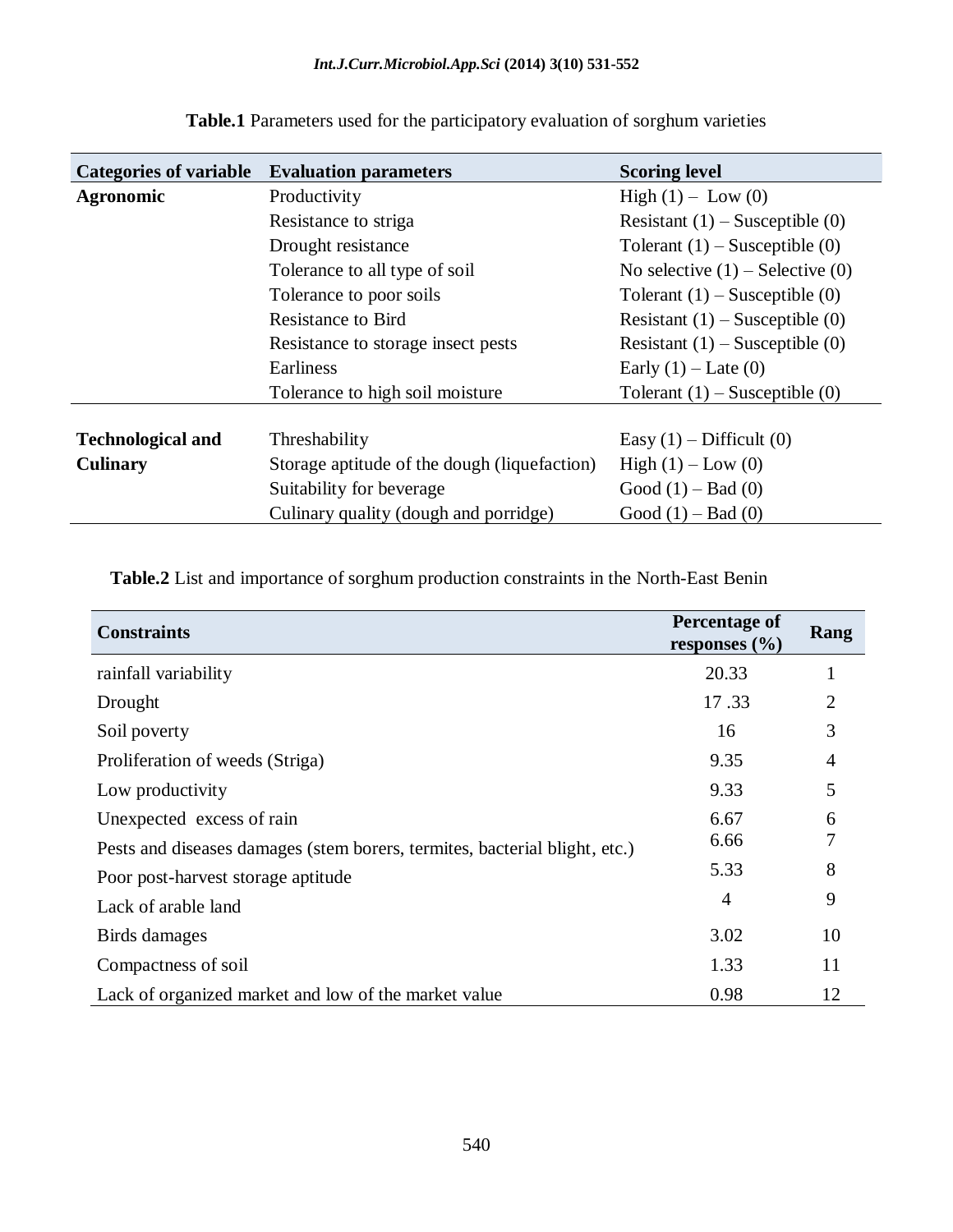| <b>Villages</b>          | <b>TNV</b>         | <b>NEV</b><br>(4) | <b>NLV</b><br>(5)   | <b>NVLV</b><br>(26) |                  | <b>Distribution and</b><br>extent |                  | <b>NNV</b>       | <b>RVL</b>          |
|--------------------------|--------------------|-------------------|---------------------|---------------------|------------------|-----------------------------------|------------------|------------------|---------------------|
|                          |                    | <b>Months</b> )   | <b>Months</b> )     | <b>Months</b> )     | $H+$<br>$A+$     | $H - A +$                         | <b>H</b> - A-    |                  | (%)                 |
| Agramar<br>ou            | $\mathbf{1}$       | 1                 | $\overline{0}$      | $\overline{0}$      | $\mathbf{1}$     | $\overline{0}$                    | $\overline{0}$   | $\overline{0}$   | 0.00                |
| Badou                    | $\overline{2}$     | 1                 | 1                   | $\Omega$            | $\mathbf{1}$     | 1                                 | $\boldsymbol{0}$ | $\overline{0}$   | 0.00                |
| <b>Binassi</b>           | 10                 | 7                 | 1                   | $\overline{2}$      | $\overline{2}$   | 3                                 | 5                | 1                | 40.00               |
| <b>Bonrou</b>            | $\overline{2}$     | $\overline{2}$    | 0                   | $\overline{0}$      | 1                | $\theta$                          | 1                | $\boldsymbol{0}$ | 50.00               |
| Bori                     | $\overline{4}$     | 3                 | 1                   | $\overline{0}$      | 1                | $\overline{2}$                    | 1                | $\overline{0}$   | 25.00               |
| Borodar<br>ou            | $\overline{4}$     | $\overline{2}$    | $\overline{2}$      | $\overline{0}$      | $\overline{2}$   | $\mathbf{1}$                      | $\mathbf{1}$     | $\boldsymbol{0}$ | 25.00               |
| Djéga                    | 1                  | $\overline{0}$    | 1                   | $\theta$            | 1                | $\theta$                          | $\overline{0}$   | $\overline{0}$   | 0.00                |
| Gbassè                   | 7                  | $\overline{2}$    | $\boldsymbol{0}$    | 5                   | 1                | 5                                 | $\mathbf{1}$     | $\overline{0}$   | 14.29               |
| Gokana                   | $\overline{2}$     | $\overline{2}$    | $\boldsymbol{0}$    | $\overline{0}$      | 1                | $\overline{0}$                    | $\mathbf{1}$     | $\overline{0}$   | 50.00               |
| Guinago<br>urou          | $\overline{4}$     | 3                 | $\mathbf{1}$        | $\overline{0}$      | $\mathbf{1}$     | 3                                 | $\overline{0}$   | $\overline{0}$   | 0.00                |
| Kokabo                   | $\overline{2}$     | 1                 | $\mathbf{1}$        | $\overline{0}$      | 1                | $\overline{0}$                    | 1                | 1                | 0.00                |
| Ouari                    | 3                  | 1                 | $\overline{2}$      | $\theta$            | $\overline{2}$   | 1                                 | $\overline{0}$   | $\overline{0}$   | 0.00                |
| Sékalé                   | 1                  | $\theta$          | $\mathbf{1}$        | $\Omega$            | $\overline{0}$   | $\theta$                          | $\mathbf{1}$     | $\boldsymbol{0}$ | 100.00              |
| Sompéré<br>kou           | 8                  | 4                 | 3                   | 1                   | $\overline{2}$   | $\overline{4}$                    | $\overline{2}$   | $\overline{0}$   | 25.00               |
| Tourou<br>$\overline{4}$ | $\overline{4}$     | $\overline{4}$    | $\overline{0}$      | $\theta$            | 1                | $\overline{0}$                    | 3                | $\boldsymbol{0}$ | 75.00               |
| <b>Mean</b>              | $3.66 \pm$<br>2.71 | $2.20 \pm 1.82$   | $0.93 \pm 0.8$<br>8 | $0.53 \pm 1.35$     | $1.20 +$<br>0.56 | $1.33 + 1$<br>.67                 | $1.13 +$<br>1.35 | $0.13 +$<br>0.35 | $26.95\pm$<br>30.94 |

**Table.3** Diversity, earliness, distribution, extent and rate of diversity loss of sorghum varieties in the study area

TNV, Total number of varieties; NEV, Number of early maturing varieties; NLV, number of late varieties; NVLV, Number of very late varieties; H+A+, Many households and large area; H+A-, Many households and small area; H-A+, Few households and large area; H-A-, Few households and small area; NNV, Number of Newly varieties; RVL, Rate of varieties loss.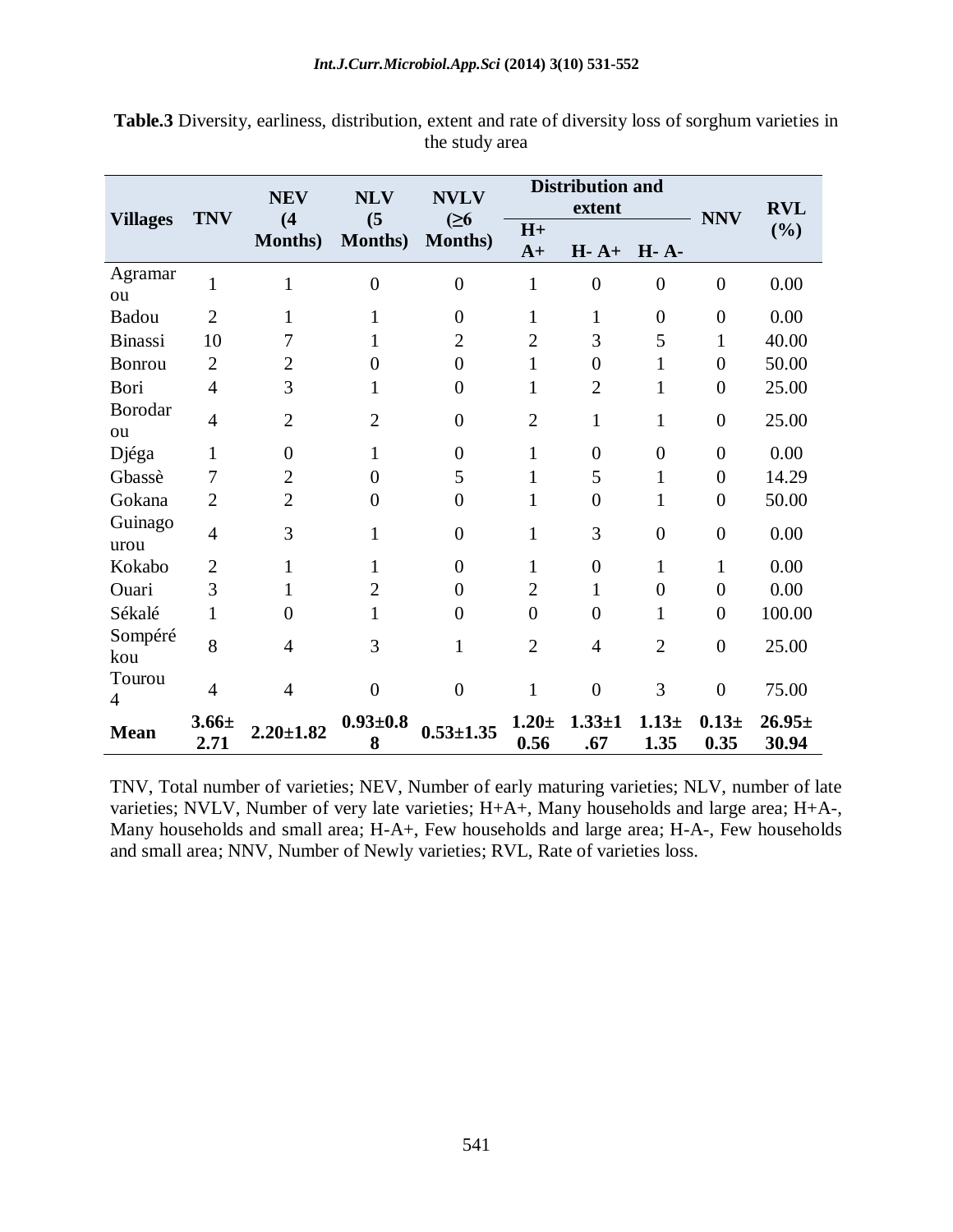| <b>Distribution and extent</b> | <b>Landraces</b><br>varieties names | <b>Justification</b>                        |
|--------------------------------|-------------------------------------|---------------------------------------------|
| Many households and            | Dobi sinsou                         | High productivity                           |
| large area                     | Dobi souin faa                      | Earliness                                   |
|                                | Dobi wonka                          | Tolerant to drought                         |
|                                | Essé téan gban                      | Resistant to Striga and poor soil           |
|                                | Faribohounbo                        | Adaptability to all type of soil            |
|                                | Sowoundobi                          | High economic value                         |
|                                | Koussoubôkou                        | Good culinary and beverage quality (dough,  |
|                                | Maliri                              | porridge and <i>tchoukoutou</i> )           |
|                                | Tôkôgbéssénou                       | Resistant to birds damages                  |
|                                |                                     | Good post-harvest conservation              |
| Few households and             | Daniri gouda                        | Rare variety                                |
| large area                     | Daniri tata                         | Newly introduce (Lack of seeds)             |
|                                | Dinari                              | high productivity                           |
|                                | Essé wa sia                         | Good culinary and beverage quality High     |
|                                | Essé wa téan                        | market value                                |
|                                | Kantohounti                         | Earliness                                   |
|                                | Lélémouannin                        | Tolerant to drought                         |
|                                | Tanhounpouaga                       | Resistant to Striga and poor soil           |
| Few households and             | Dobi pkika                          | Low productivity                            |
| small area                     | Essé sia                            | Susceptible to drought                      |
|                                | Ibadi                               | Very susceptible to soil poverty and Striga |
|                                | Kloklorou                           | Bad culinary quality                        |
|                                | binyirou                            | Bad quality of beverage                     |
|                                | Kohounkohoun                        | Low market value                            |
|                                | bakalé                              | Difficult to thresh                         |
|                                | Lidjoali                            | Medicinal utilisation                       |
|                                | Soara                               | Good for feed                               |
|                                |                                     | Newly introduce                             |

**Table.4** Justification of the distribution and extent of selected varieties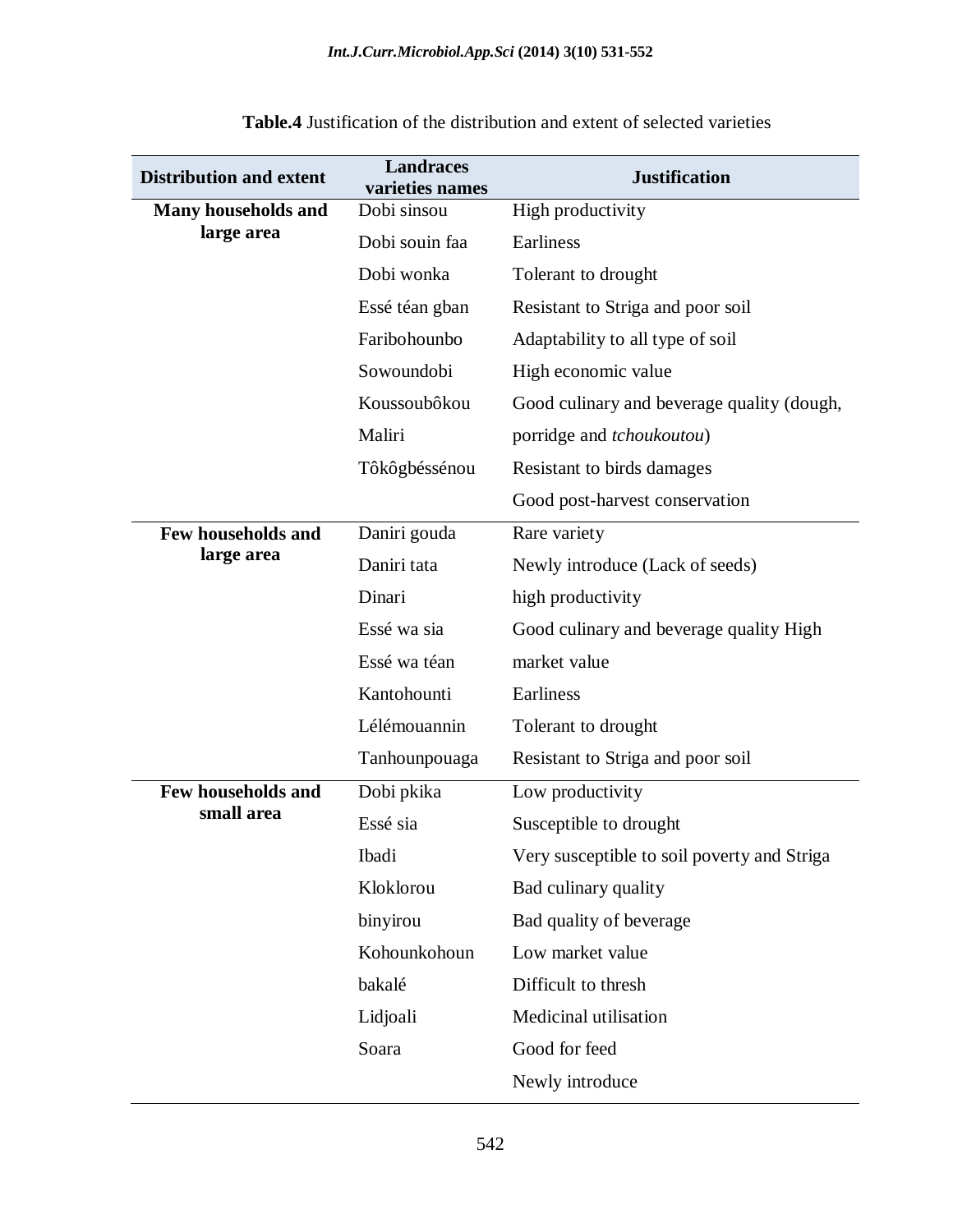| $N^{\circ}$    | <b>Vernacular names</b>       | <b>Earliness</b><br>(Month) | Collected site, distribution and extent                                                                                            |
|----------------|-------------------------------|-----------------------------|------------------------------------------------------------------------------------------------------------------------------------|
| $\mathbf{1}$   | Daniri gouda                  | 4                           | Gbassè $(-+)$                                                                                                                      |
| $\overline{2}$ | Daniri tata                   | $\overline{4}$              | Gbassè $(-+)$                                                                                                                      |
| 3              | Dinari                        | 6                           | Sompérékou (-+)                                                                                                                    |
| $\overline{4}$ | Dobi pkika                    | $\overline{4}$              | Badou (- +); Bonrou (- -); Bori (- -); Gokana (- -<br>) ; Guinagourou $(-+)$ ; Ouari $(-+)$ ; Tourou 4 $(--)$ ;<br>Sompérékou (--) |
| 5              | Dobi sinsou                   | $\overline{4}$              | Binassi (- -); Guinagourou $(++)$ ; Gokana $(++)$ ;<br>Tourou $4$ (--)                                                             |
| 6              | Dobi souin faa                | 6 to 7                      | Guinagourou $(-+)$ ; Binassi $(++)$ ; Bori $(++)$ ;<br>Tourou $4 (++)$ ; Bonrou $(++)$ ; kokabo $(-)$                              |
| 7              | Dobi souin sako<br>wonkoussou | 6                           | Binassi $(-+)$                                                                                                                     |
| 8              | Dobi wonka                    | $\overline{4}$              | Agramarou $(++)$ ; Binassi $(--)$                                                                                                  |
| 9              | Essé poua guéssénan           | 7                           | Gbassè $(-+)$                                                                                                                      |
| 10             | Essé sia                      | 6                           | Gbassè (--)                                                                                                                        |
| 11             | Essé téan gban                | 7                           | Gbassè $(++)$                                                                                                                      |
| 12             | Essé wa sia                   | 6                           | Gbassè $(-+)$                                                                                                                      |
| 13             | Essé wa téan                  | 6                           | Gbassè $(-+)$                                                                                                                      |
| 14             | Sowoundobi                    | $\overline{4}$              | Binassi $(++)$ ; Bori $(-+)$                                                                                                       |
| 15             | Faribohounbo                  | 4                           | Sompérékou $(++)$                                                                                                                  |
| 16             | Ibadi                         | 6                           | Binassi (--)                                                                                                                       |
| 17             | Kantohounti                   | $\overline{4}$              | Binassi $(-+)$                                                                                                                     |
| 18             | Kloklorou binyirou            | 5                           | Sompérékou (--)                                                                                                                    |
| 19             | Kohounkohoun<br>bakalé        | 5                           | Binassi (--)                                                                                                                       |
| 20             | Koussoubôkou                  | 4                           | Borodarou $(+)$ ; Sompérékou $(-+)$                                                                                                |
| 21             | Kpika guia                    | $\overline{4}$              | Binassi $(-+)$ ; Sompérékou $(-+)$                                                                                                 |
| 22             | Lélémouannin                  | 5                           | Guinagourou $(-+)$                                                                                                                 |
| 23             | Lidjoali                      | $\overline{4}$              | Binassi $(--)$                                                                                                                     |
| 24             | Maliri                        | 5                           | Djéga $(++)$ ; Borodarou $(++)$ ; Ouari $(++)$ ;<br>Kokabo $(++)$ ; Sompérékou $(++)$ ; Bori $(-+)$ ;<br>Sékalé (--)               |
| 25             | Soara                         | 4                           | Tourou $4$ (--)                                                                                                                    |
| 26             | Tanhounpouaga                 | $\overline{4}$              | Borodarou $(-+)$                                                                                                                   |
| 27             | Tôkôgbéssénou                 | 5                           | Sompérékou (- +); Badou (+ +); Borodarou (- -);<br>Ouari $(++)$                                                                    |

**Table.5** Distribution and extent of sorghum varieties recorded in the North-East Benin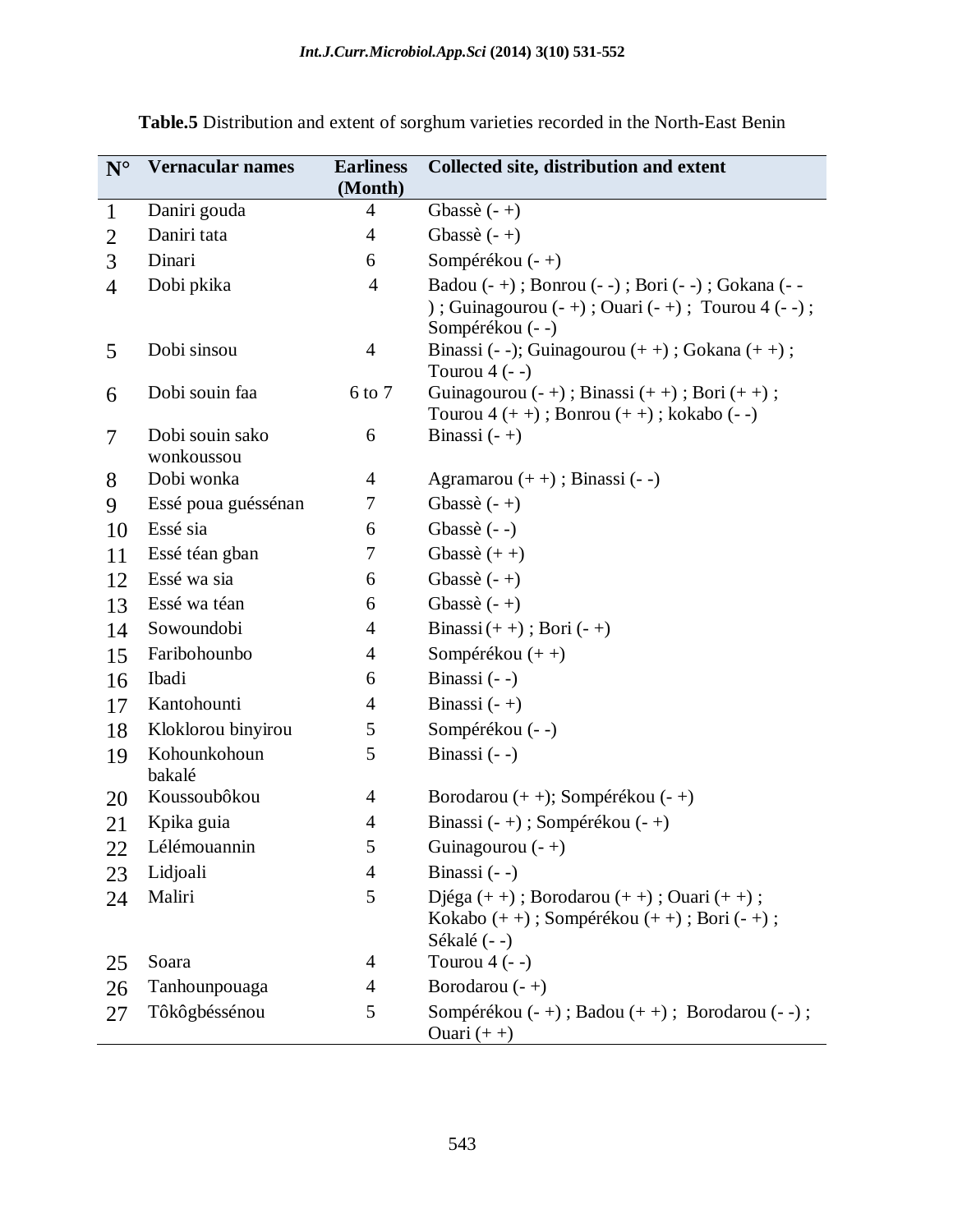| <b>Village</b> | <b>Number of</b>      | <b>Vernacular names of varieties</b>             |
|----------------|-----------------------|--------------------------------------------------|
|                | disappeared varieties |                                                  |
| Binaasi and    | 4                     | Dobi tobé; Dobi pkiki; Yéroukou dobi; Bipimounou |
| Guinangourou   |                       |                                                  |
| Sompérékou     | 5                     | Gnérégou; Gbango; Biêdàwou; Ibérèyinsi;          |
|                |                       | Kounouyirou                                      |
| Ouari          | $\overline{2}$        | Kaanma; Maré dobi                                |
| Bori           | $\overline{2}$        | Dobi pkiki, Dobi sourérou                        |
| <b>Bonrou</b>  | $\overline{2}$        | Sakourago; Gounkôbourou                          |
|                |                       |                                                  |
| Gokana         | $\overline{2}$        | Dobi pkéssa; Dobi kpikikira                      |
| Kokabo         | $\overline{2}$        | Dobi sourérou ; Orougosindé                      |
|                |                       |                                                  |
| Agramarou      | $\overline{2}$        | Babafounfoun; Edjêêfàn                           |
| Sékalé         | 3                     | Angbodoundoun; Angbofounfoun; Angbounpka         |
|                |                       |                                                  |
| Djéga          | $\overline{2}$        | Kôwônlaari; Poura                                |
| Badou          | $\overline{2}$        | Maanisouanrou; Yigouyinm                         |
|                |                       |                                                  |

**Table.6** Number and vernacular names of the disappeared varieties in selected villages surveyed

# **Table.7** Principal reasons for loss of varietal diversity throughout villages

| <b>Categories of reasons</b>        | <b>Reasons</b>                               | Percentage of<br>responses $(\% )$ |
|-------------------------------------|----------------------------------------------|------------------------------------|
| <b>Agronomic</b> (60.76%)           | Susceptibility to soil poverty               | 15.68                              |
|                                     | Low productivity                             | 13.72                              |
|                                     | Bad post-harvest conservation                | 7.84                               |
|                                     | Susceptibility to the drought                | 7.84                               |
|                                     | Susceptibility to Striga                     | 7.84                               |
|                                     | Difficulty to thresh                         | 3.92                               |
|                                     | Susceptibility to birds                      | 3.92                               |
| Culinary and technological (31.36%) | Bad quality of the dough                     | 14.68                              |
|                                     | Bad quality of the <i>tchoukoutou</i> (local | 10.80                              |
|                                     | beer)                                        |                                    |
|                                     | Dough bitterness                             | 5.88                               |
| Economic $(7.88\%)$                 | Low market value                             | 7.88                               |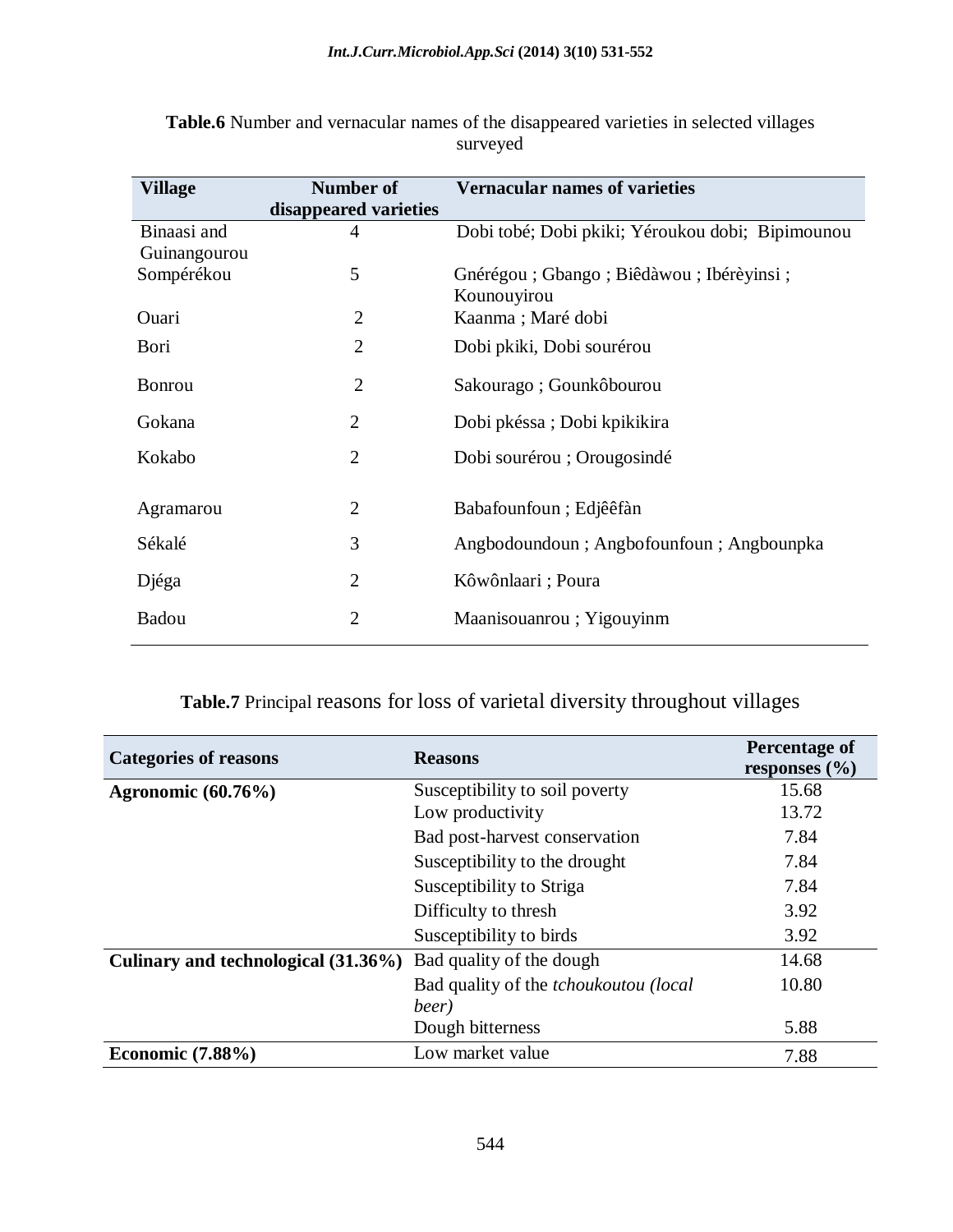

**Figure 2**: Dendrogram showing 24 morphotypes constructed with UPGMA method in basis of nine morphological key traits used by farmers to identify panicles of sorghum varieties in the study area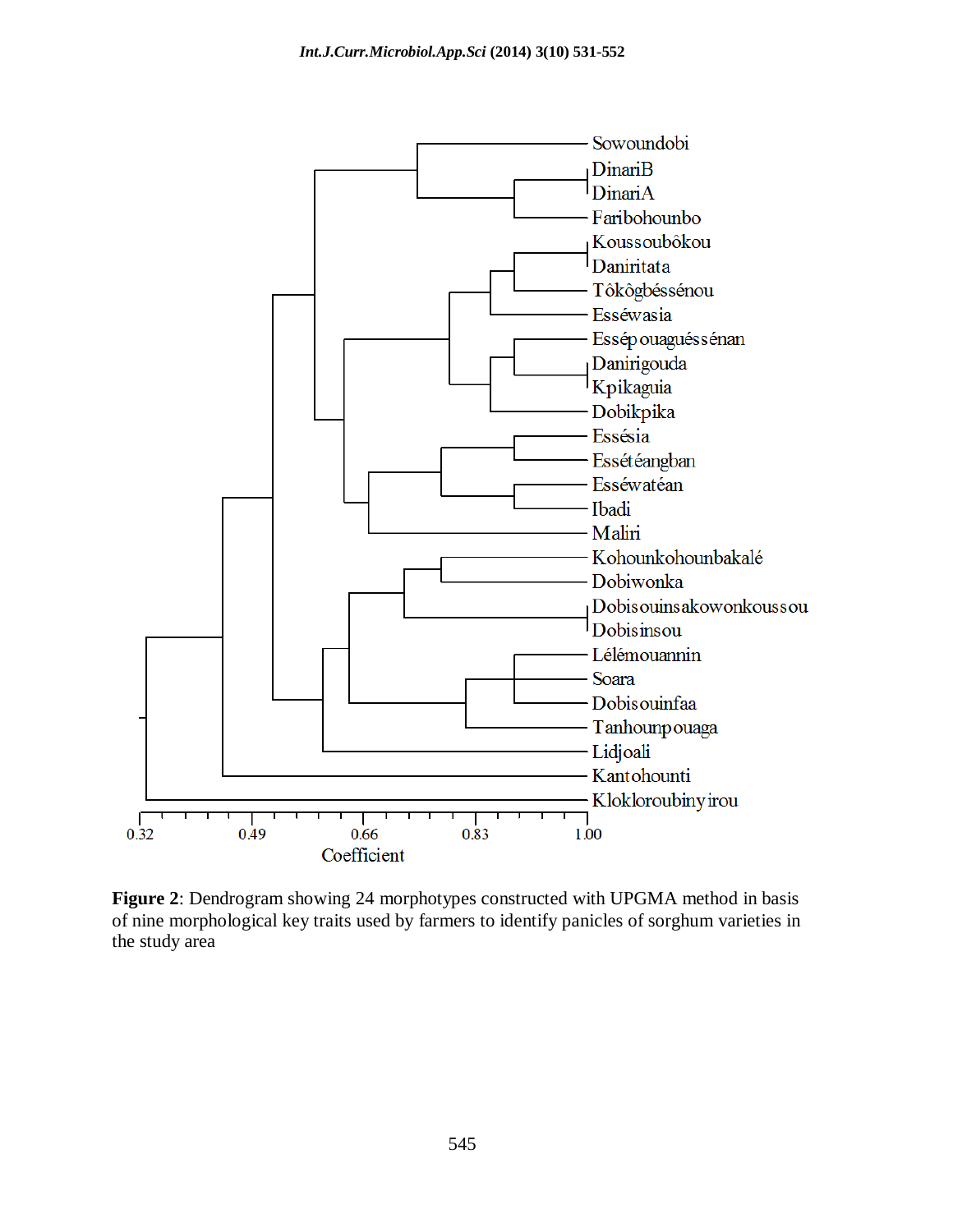|                                       | <b>Panicle</b><br>length | <b>Length of raceme</b><br>internodes | Grain<br>size | <b>Panicle</b><br>width | <b>Panicle</b><br>weight | 100 seed<br>weight |
|---------------------------------------|--------------------------|---------------------------------------|---------------|-------------------------|--------------------------|--------------------|
| <b>Panicle length</b>                 | 1.00                     |                                       |               |                         |                          |                    |
| Length of raceme<br><b>internodes</b> | 0.62                     | 1.00                                  |               |                         |                          |                    |
| <b>Grain size</b>                     | 0.47                     | 0.25                                  | 1.00          |                         |                          |                    |
| <b>Panicle width</b>                  | 0.55                     | 0.20                                  | 0.31          | 1.00                    |                          |                    |
| Panicle weight                        | 0.50                     | 0.08                                  | 0.21          | 0.64                    | 1.00                     |                    |
| 100 seed weight                       | 0.26                     | 0.20                                  | 0.28          | 0.34                    | 0.43                     | 1.00               |

**Table.8** Correlation between six quantitative key traits of panicles of sorghum accessions collected through the survey



**Figure.3** Gender role in sorghum production in the study area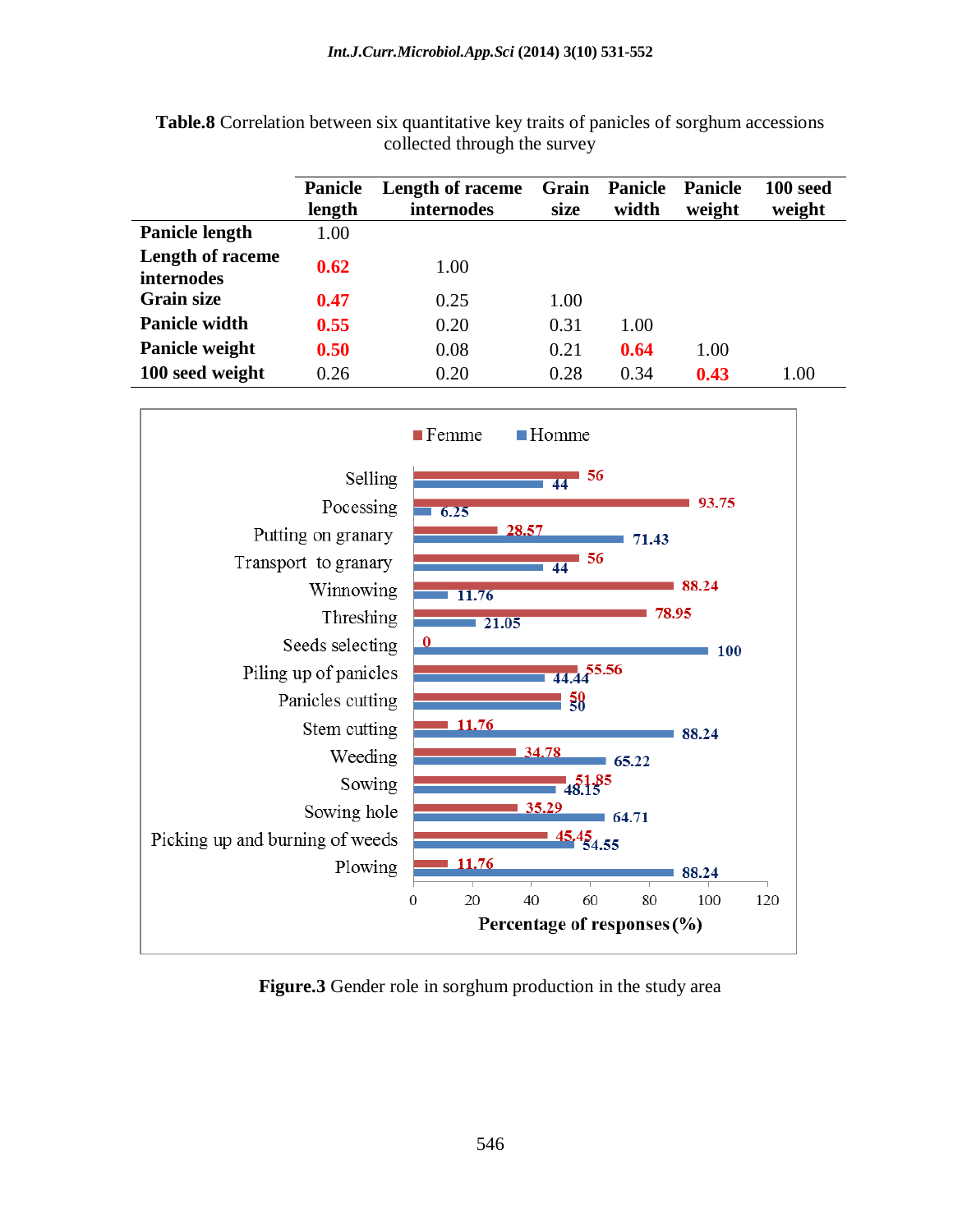|                                  | Percentage                        | 5.04 <sub>P</sub> | Rang per ethnic groups |            |   |                         |                |   |
|----------------------------------|-----------------------------------|-------------------|------------------------|------------|---|-------------------------|----------------|---|
| Preference criteria              | <sub>of</sub><br>responses<br>(%) | <b>Rank</b>       | <b>Bariba</b>          | <b>Boo</b> |   | Gando Mokolé Nago Peulh |                |   |
| High productivity                | 32.35                             | 1                 |                        |            |   | 2                       | 3              |   |
| Good quality of the dough and    |                                   |                   |                        |            |   |                         |                |   |
| porridge                         | 29.11                             | $\overline{2}$    |                        |            |   |                         | $\overline{2}$ | 2 |
| High market value                | 12.67                             | 3                 | 3                      |            |   | 6                       |                |   |
| Resistant to the storage insects | 5.93                              | 4                 | 4                      |            | 3 |                         |                |   |
| Resistant to the drought         | 5.93                              | 5                 | 5                      |            |   |                         |                |   |
| Adaptability to poor soils       | 4.32                              | 6                 | 9                      |            |   | 4                       | 4              |   |
| <b>Resistant to Striga</b>       | 3.5                               | 7                 | 6                      | 4          | 4 |                         |                |   |
| High suitability for beverage    | 2.43                              | 8                 |                        |            |   | 3                       |                |   |
| High flour yield of grain        | 1.89                              | 9                 | 10                     | 3          |   |                         |                |   |
| Facility of thresh               | 0.81                              | 10                | 8                      |            |   |                         | 5              |   |
| Adaptability to all type of soil | 0.54                              | 11                | 11                     |            |   |                         |                |   |
| Earliness                        | 0.52                              | 12                | 12                     | 2          |   |                         |                |   |

**Table.9** Farmers' sorghum varieties preference criteria and their importance across ethnic groups



**Figure 4**: Number of high performing sorghum varieties identified per parameters of agronomic and economic importance through participatory evaluation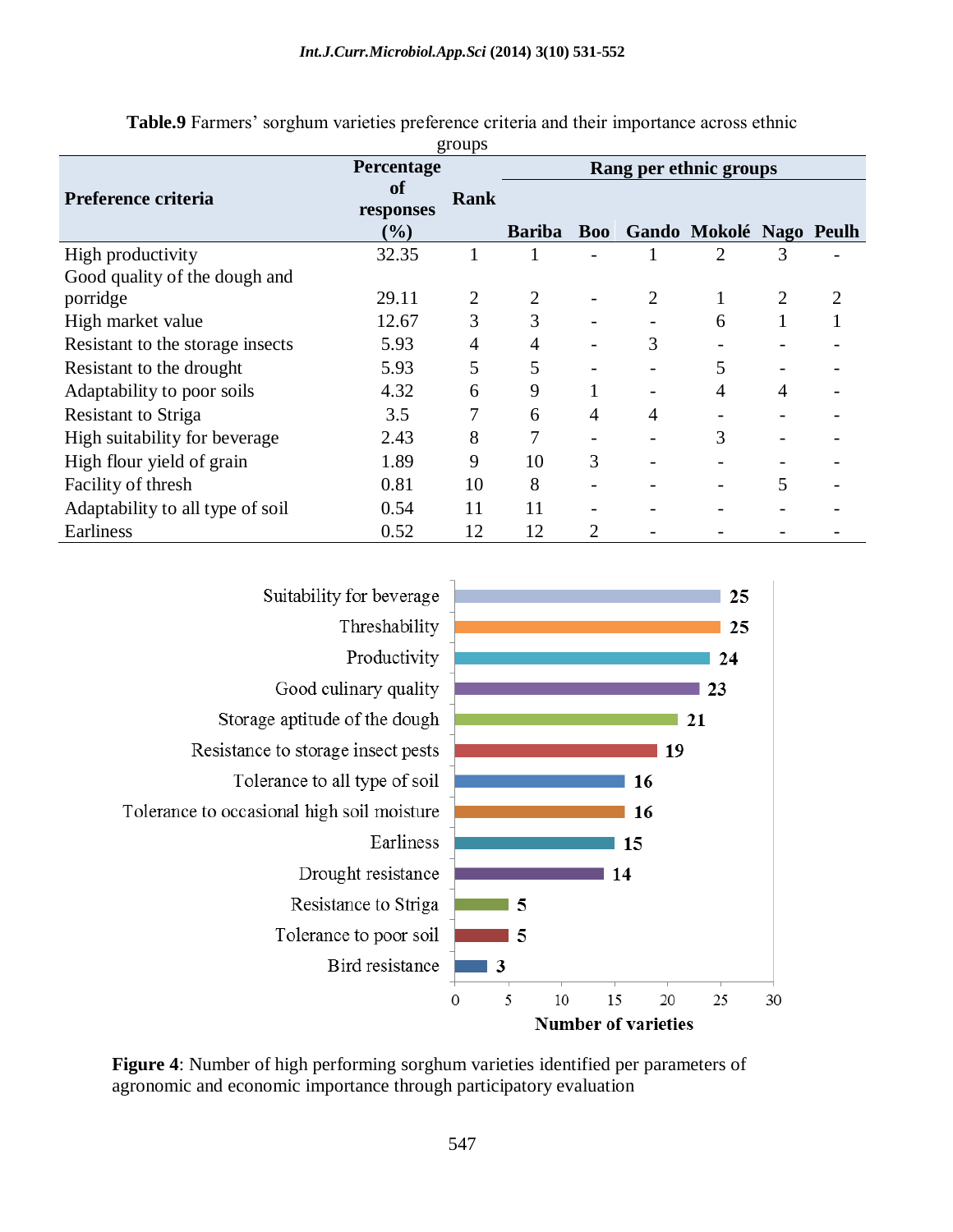

**Figure 5**: Classification of sorghum varieties with UPGMA method using agronomic, technological and culinary traits identified by participatory evaluation

The high market value as third criterion in the study area and first in Nago and Peulh ethnic groups showed how often the market influences sorghum production and diversity in these two Departments. Although the position (fifth criterion) of the resistance to drought was not expected due to the importance of climate variability in this area, it represents a strong indication of the necessity to develop and popularize sorghum varieties resistant to drought (early maturing or physiological resistance) and adapted to actual soil and climatic conditions (Dugue,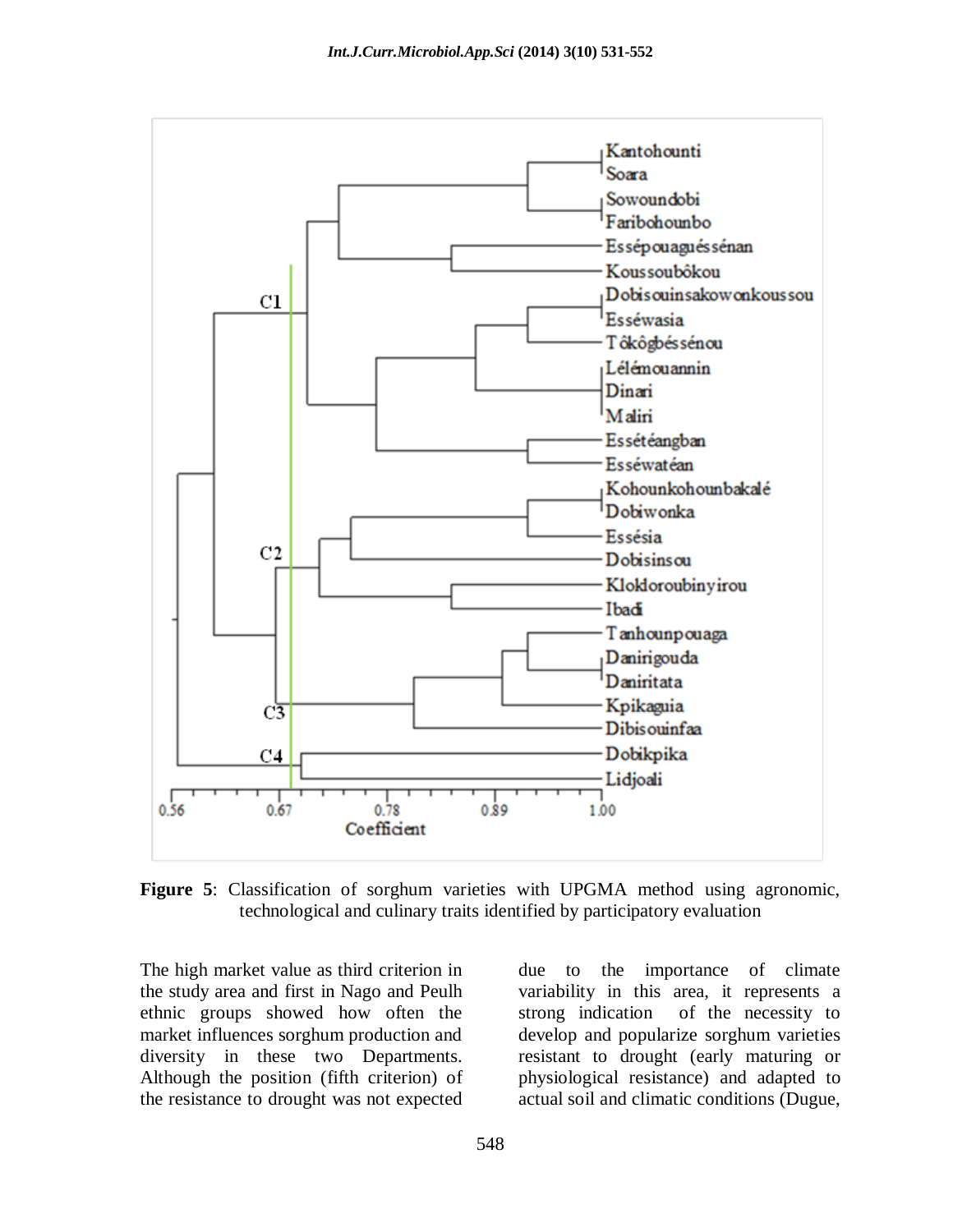2012). Farmers interviewed were not aware of the existence of early maturing varieties of 2 to 3 months as observed throughout participatory evaluation in the Department of Atakora (Dossou-Aminon et al. 2014) but they have some of 4 months. The Pools of high-performance varieties identified throughout the participatory evaluation can be directly used in a varietal exchange programs to enhance diversity in many villages of the study area. Taking into account farmer's preferential criteria as it was the case for yam in Benin (Dansi et al. 2013b).

In North-eastern of Benin, sorghum is subject to many biotic and abiotic stresses which were mainly related to climate change. These constraints led to low productivity and loss of several varieties. Subject to synonymy, 27 varieties of sorghum were documented in the Departments of Borgou and Alibori. Sorghum varieties inventoried are not produced at the same scale. Some varieties are cultivated on a large scale and others are marginal. Most varieties are endangered and the reasons for these losses are varietal susceptibility to poor soils, low productivity, sensitivity to drought and striga, poor culinary quality and low market value. In the selection of new varieties, the main criteria used by producers in the study area are high productivity, the dough quality and economic value of the variety. These criteria according to their importance and type vary across ethnic areas. Participatory evaluation identified pools of highperformance varieties that can be used in strengthening programs of varietal diversity in the different villages of the study area. Given that the majority of constraints are related to climate change, we recommend documentation of farmer's perceptions on climate change, its impacts on sorghum production and diversity and strategies used by farmers to mitigate the effects of climate change. This will define best strategies to ensure sustainable production of sorghum in the north east of Benin.

#### **Acknowledgements**

This study was funded by the International Treaty on Plant Genetic Resources for Food and Agriculture under the Community based Biodiversity Management for Climate Change Resilience project and carried out by the Laboratory of Biotechnology, Genetic Resources and Plant and Animal Breeding (BIORAVE) of the Polytechnic University of Abomey (PUA). We would like to express our sincere gratitude to the students who contributed, and to the producers, chiefs of village and farmers' association leaders we met during the survey.

### **References**

- Adeyeye, E.I., Adesina, A.J. 2013. Enhanchement of lipid quality of raw guinea corn (*Sorghum bicolor*) grains through germination and steeping. *Open J. Anal. Chem. Res.,* 1(1):5-17
- Adomou, A.C., 2005. Vegetation patterns and environmental gradients in Benin: implications for biogeography and conservation. PhD thesis Wageningen University, Wageningen; ISBN 90- 8504-308-5; Pp. 150
- Ali, M.A., Jabran, K., Awan, S.I., Abbas, A.E., Zulkiffal, M., Tuba, A., Farooq, J., Rehman, A. 2011. Morphophysiological diversity and its implications for improving drought tolerance in grain sorghum at different growth stages. *Aust. J. Crop Sci.,* 5(3):311-320
- Baco, M.N., Tostain, S., Mongbo, R.L., Dainou, O., Agbangla, C. 2004. Gestion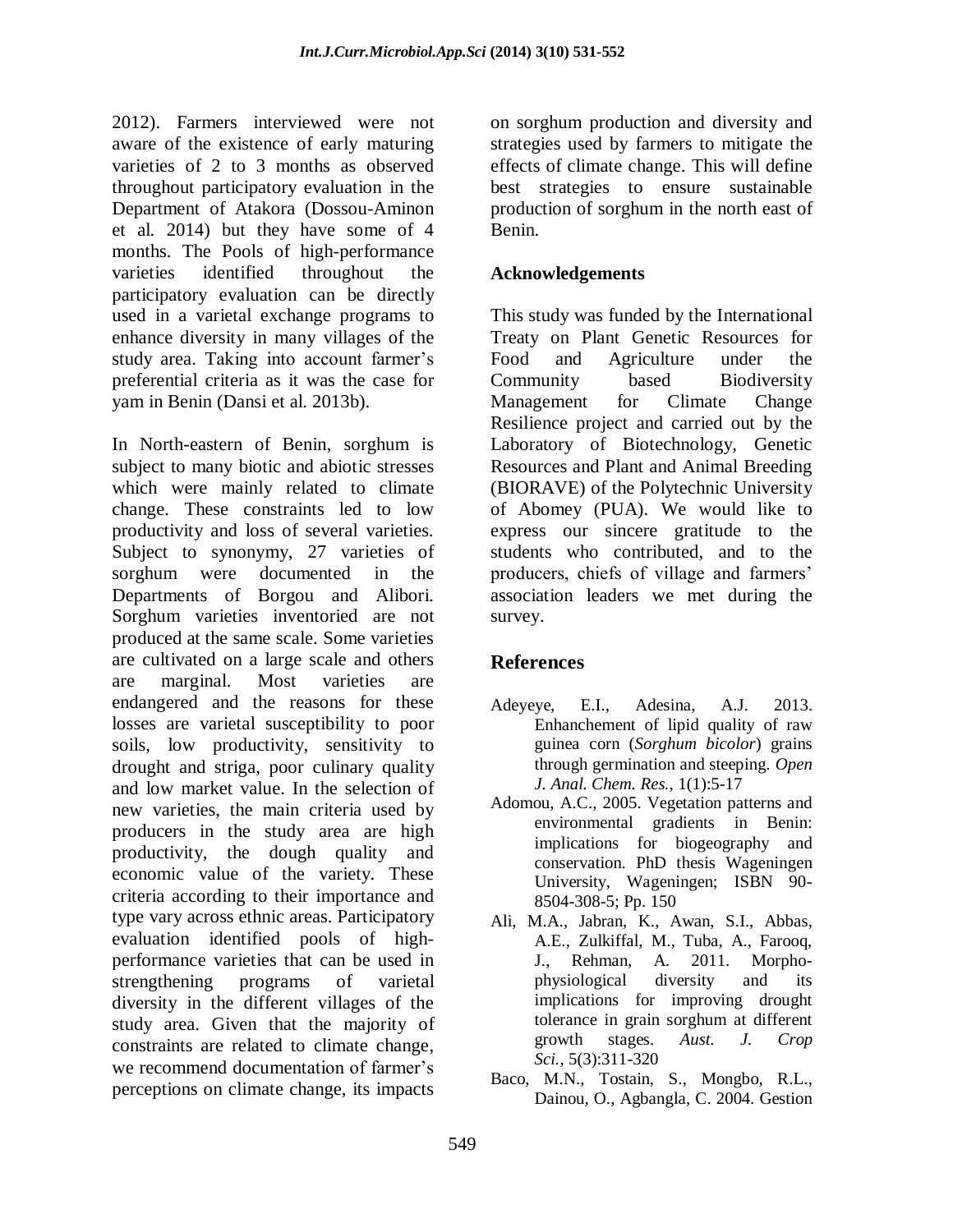dynamique de la diversité variétale des ignames cultivées (*Dioscorea cayenensis D. rotundata*) dans la commune de Sinendé au nord Bénin. *Plant Genet. Resour. Newslett.,* 139: 1824

- Barnaud, A., Deu, M., Garine, E., McKey, D., Joly, H.I. 2007. Local genetic diversity of sorghum in a village in northern Cameroon: structure and dynamics of landraces. *Theorappl. Genet.,* 114: 237– 248
- Bertrand, G., Lagnaba, K. 2011. Potentiel et contraintes du développement dans les régions du Tchad central, oriental et Méridional. Version définitive de juin (IRAM). Agence française- Bank mondial. Revue interne sur le secteur rural au Tchad
- Chantereau, J., Deu, M., Pham, J.L., Kapran, I., Vigouroux, Y., Bezançon, G. 2010. Evolution des diversitesphenotypique et genetique des sorghos et mils cultives au niger de 1976 à 2003. Le Sélectionneur Français; 61: 33 – 45
- Dansi, A., Adoukonou-Sagbadja, H., Vodouhe, R. 2010. Diversity, conservation and related wild species of Fonio millet (Digitaria spp.) in the northwest of Benin. *Genet. Resour. Crop. Evol.,* 57: 827–839
- Dansi, A., Dantsey-Barry, H., Agré, A.P., Dossou-Aminon, I., Assogba, P., Loko, Y.L., N'Kpenu, E.K., Kombaté, K., Dansi, M., Vodouhè, R. 2013a. Production constraints and farmers' cultivar preference criteria ofcultivated yams (*Dioscorea cayenensis - D. rotundata* complex) in Togo. *Int. J. Appl. Biol. Pharm. Technol.,* 4(2): 191– 199
- Dansi, A., Dantsey-Barry, H., Dossou-Aminon, I., N'Kpenu, E.K., Agré, A.P., Sunu, Y.D., Kombaté, K., Loko, Y.L., Dansi, M., Assogba, P., Vodouhè, R. 2013b.Varietal diversity and genetic erosion of cultivated yams (*Dioscoreacayenensis*Poir*- D. rotundata* Lam complex and *D. alata*  L.) in Togo. *Int. J. Biodiversity Conserv.,* doi: 10.5897/IJBC12.131Vol.

5(4): 223-239.

- Dansi, A., Mignouna, H.D., Pillay, M., Zok, S. 2001. Ploidy variation in the cultivated yam (*Dioscorea cayenensis-Dioscorea rotundata* complex) from Cameroon as determined by flow cytometry. *Euphytica,* 119: 301–307
- Desobgo, Z.S.C., Naponni, F.Y., Nso, E.J. 2013. Characterization of Safrarisorghum worts and beers hopped with *Vernoniaamygdalina*and *Naucleadiderrichii*. *Int. J. Innov. Appl Stud.,* 2(1): 83–91.
- Djè, Y., Heuertz, M., Ater, M., Lefebvre, C., Vekemans, X. 2007. Évaluation de la diversité morphologique des variétés traditionnelles de sorgho du Nord-ouest du Maroc. *Biotechnol. Agron. Soc. Environ.,* 11(1): 39–46.
- Dossou-Aminon, I., Loko, Y.L., Akpa, N., Agre, P., Assogba, P., Dansi, M., Chaudhary, P., Vodouhe, R., Dansi, A., Sanni, A. 2014. Participatory evaluation, diversity management and impact of climate change on the production and diversity of sorghum in the Department of Atakora in Benin (in press).
- Dugué, M.-J., 2012. Caracterisation des Strategies D'adaptation au Changement Climatique en Agriculture Paysanne.Etude de capitalisation réalisée sur les terrains de coopération d'AVSF Pp. 50.
- Elangovan, M., Jain, S.K., Patel, N.V. 2013. Characterization of Sorghum Germplasm Collected from Gujarat. *Indian J. Plant Genet. Resour.,* 26(1): 42–46
- Fanget, A-S, Bassetti, M-A, Arnaud, M., Chiffoleau, J-F., Cossa, D., Goineau, A., Fontanier, C., Buscail, R., Jouet, G., Maillet, G.M., Negri, A., Dennielou, B., Berné, S. 2012. Historical evolution and extreme climate events during the last 400 years on the Rhone prodelta (NW Mediterranean). *Mar. Geol.,* Pp. 17
- FAO, 2012. FAO statistical database. Avaible online at URL[.www.fao.org.](http://www.fao.org/)
- Gbaguidi, A.A., Dansi, A., Loko, L.Y., Dansi, M., Sanni, A. 2013. Diversity and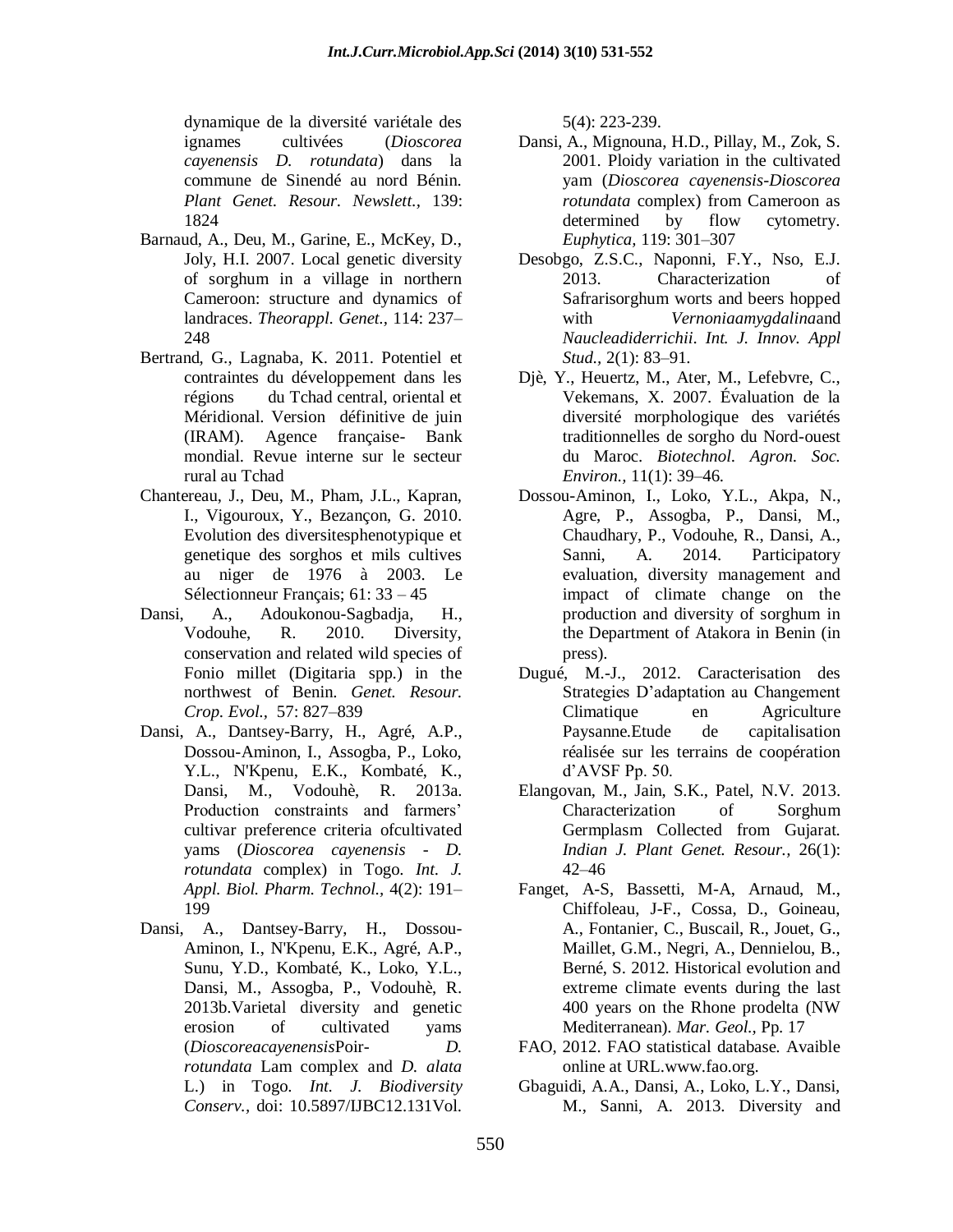agronomic performances of the cowpea (*Vignaunguiculata*Walp.) landraces in Southern Benin. *Int. Res. J. Agri. Sci. Soil Sci.,* 3(4): 121–33.

- IBPGR, and ICRISAT. 1993. Descriptors for Sorghum [Sorghum bicolor (L.)Moench]. International Board for Plant Genetic Resources, Rome, Italy. ICRISAT, Patancheru, India
- Kayodé, A.P.P., Vieira-Dalodé, G., Linnemann, A.R., Kotchoni, S.O., Hounhouigan, A.J.D., van Boekel, M.A.J.S. Nout, M.J.R. 2011. Diversity of yeasts involved in the fermentation of tchoukoutou, an opaque sorghum beer from Benin. *Afr. J. Microbiol. Res.,* 5(18): 2737–2742
- Kimani, P.M., Wachira, F., Cheruiyot, E.K., Owuoche, J., Kimani, E. 2014. Genetic diversity of African sorghum (*Sorghum bicolor* L. Moench) accessions based on microsatellite markers. *Aust. J. Crop Sci.,* 8(2): 171–177.
- Kombo, G.R., Dansi, A., Loko, L.Y., Orkwor, G.C., Vodouhè, R., Assogba, P., Magema, J.M. 2012. Diversity of cassava (Manihot esculenta Crantz) cultivars and its management in the department of Bouenza in the Republic of Congo. *Genet. Resour. Crop Evol.,* 59(8): 1789–1803.
- Loko, Y.L., Dansi, A., Agré, A.P., Akpa, N., Dossou-Aminon, I., Assogba, P., Dansi, M., Akpagana, K., Sanni, A. 2013a. Perceptions paysannes et impacts des changements climatiques sur la production et la diversité variétale de l'igname dans la zone aride du nordouest du Bénin. *Int. J. Biol. Chem. Sci.,* 7(2): 672–695.
- Loko, Y.L., Dansi, A., Linsoussi, C., Tamo, M., Vodouhè, R., Akoegninou, A., Sanni, A. 2013b. Current status and spatial analysis of Guinea yam (Dioscorea cayenensis Lam. -D. rotundataPoir. complex) diversity in Benin. International Research Journal of Agricultural Science and Soil Science. *[Int. Res. J Agri. Sci. Soil Sci.](http://www.cabdirect.org/search.html?q=do%3A%22International+Research+Journal+of+Agricultural+Science+and+Soil+Science%22),* 3(7): 219– 238.
- MAEP, 2011. Ministère de l'Agriculture de l'Elevage et de la Pêche : Evolution de la production des principales cultures par commune au Bénin (Période: 1998- 2010)
- Mbabwine, Y., Sabiiti, E.N., Kiambi, D., Mulumba, J.W. 2008. Erosion génétique écogéographique, gestion des semences et conservation des resourcesphytogénétiques dans les hautes de Kabale, Ouganda. Bulletin des ressources Phytogénétiques n° 156: 33– 41.
- Missihoun, A.A., Agbangla, C., Adoukonou-Sagbadja, H., Ahanhanzo, C., Vodouhè, R. 2012. Gestion traditionnelle et statut des ressources génétiques du sorgho (*Sorghum bicolor* L. Moench) au Nord-Ouest du Bénin. *Int. J. Biol. Chem. Sci.,* 6: 1003–1018.
- Moss, H., Guarino, L. 1995. Gathering and recording data in the field,. In: L. Guarino, V. Ramanatha Rao and R. Reid (eds). Collecting plantgenetic diversity. CAB International, Wallingford Oxon, UK. Pp.367–417
- Mujaju, C., Chakauya, E. 2008. Morphological variation of sorghum landrace accessions on-Farm in Semi-Arid of Zimbabwe. *Int. J. Botany* 4(4): 376–382.
- Orobiyi, A., Dansi, A., Assogba, P., Loko, L.Y., Dansi., M., Vodouhè, R., Akouègninou, A., Sanni, A. 201 Pp.367–417. Chili (*Capsicum annuum*L.) in southern Benin: production constraints, varietal diversity, preference criteria and participatory evaluation. Int. Res. J. Agri. Sci. Soil Sci., 3(4): 107–120.
- Rakshit, S., Gomashe, S.S., Ganapathy, K.N., Elangovan, M., Ratnavathi, C.V., Seetharama, N., Patil, J.V. 2012. Morphological and molecular diversity reveal wide variability among sorghum Maldandi landraces from India. *J. Plant Biochem. Biotechnol.,* 21(2): 145–156.
- Rohlf, F.J. 2000. NTSYS-pc version 2.2 : numerical taxonomy and multivariate analysis system. Exeter Software, New York.